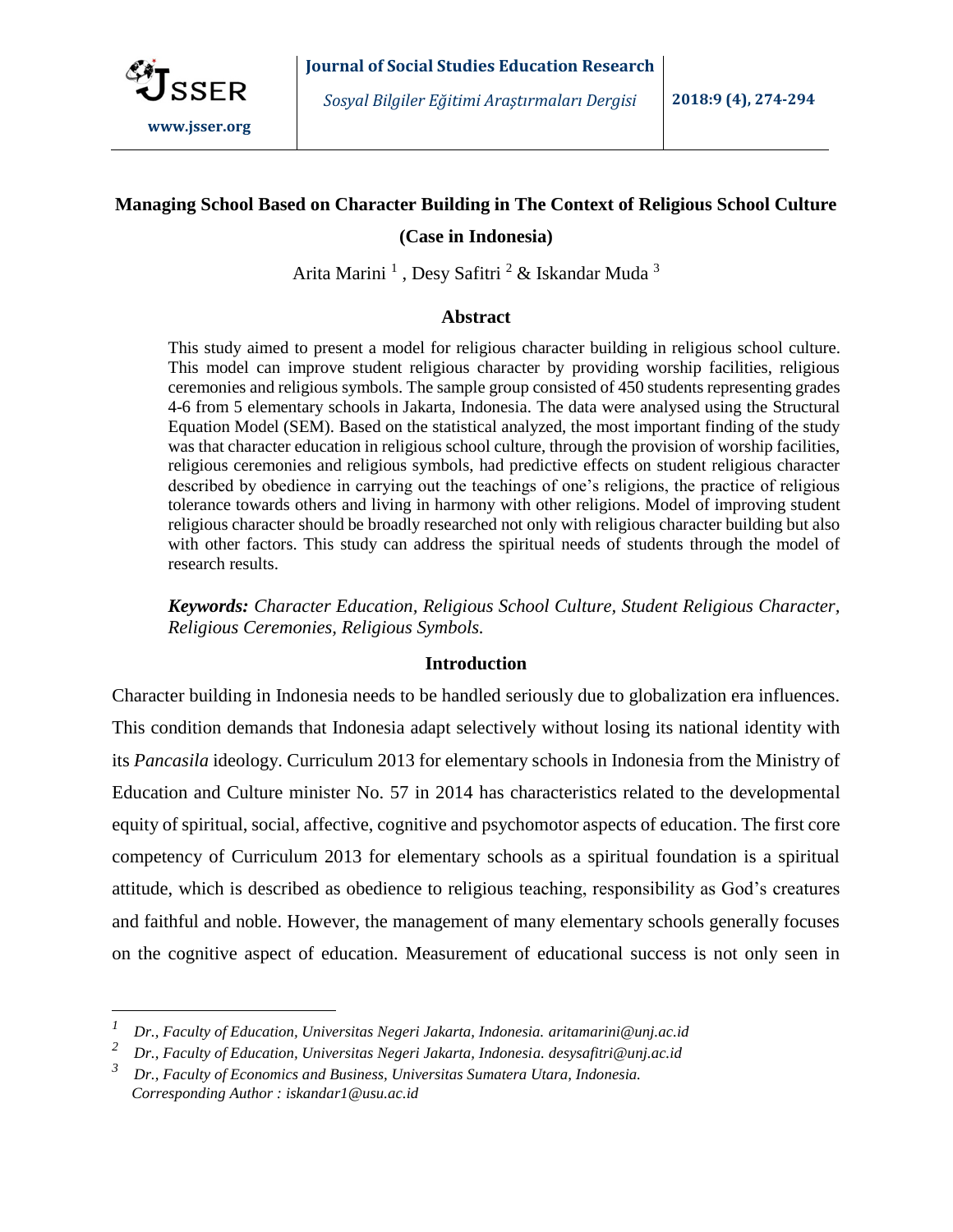cognitive aspects but also in attitudinal aspects. Basic education in Indonesia has to serve as the foundation for student personality formation concerning student character. Primary school age is a critical age to shape personal character. Failure of moral cultivation in elementary school students will cause problems in the future.

Character education can be conducted through culture, rules, regulations, events and ceremonies to provide supportive examples of good habits for students (Izfanna and Hisyam, 2012). Character education can be integrated into courses, such as Classroom Discipline (Lickona, 2012). Positive student characters can be developed through the educational process as part of the regular evaluation system by observation (Hokanson and Karlson, 2013). Character education has a positive effect on student character (Ahmed, 2016; Izfanna and Hisyam, 2012; Hokanson and Karlson, 2013; Kim, 2015; Gusnardi *et al*., 2016) and character education could be a high priority focus in teacher preparation during the accreditation process (Jones, Ryan & Bohlin, 2012). However, most studies have examined general aspects of character building programmers. This study focused on character education in religious culture and its impacts on student religious character.

National recapitulation during the 2017/2018 academic year according to basic education data from the Ministry of Education and Culture on 6 May 2018 showed that 148,856 elementary schools, 1,480,710 teachers, 25,395,436 students, 117,314 educational staff and 1,114,408 learning groups were present in Indonesia. Furthermore, there were 1,537 state and 914 private elementary schools, 10,747 male and 27,903 female teachers, 420,539 male and 392,327 female students, 2,130 male and 1,536 female educational staff and 29,116 learning groups in the DKI Jakarta province. Additionally, there were 176 state and 197 private elementary schools in the north Jakarta region, 352 state and 179 private elementary schools in the south Jakarta region, 445 state and 197 private elementary schools in the east Jakarta region, 360 state and 241 private elementary schools in the west Jakarta region and 190 state and 100 private elementary schools in the central Jakarta region.

The quality of elementary schools in Indonesia is determined by national accreditation. According to National Ministry of Education Regulation No. 11 (2009), the accreditation level of elementary schools consists of eight standards (content, process, graduate competency, educator and educational staff, infrastructure, management, financing and evaluation standards).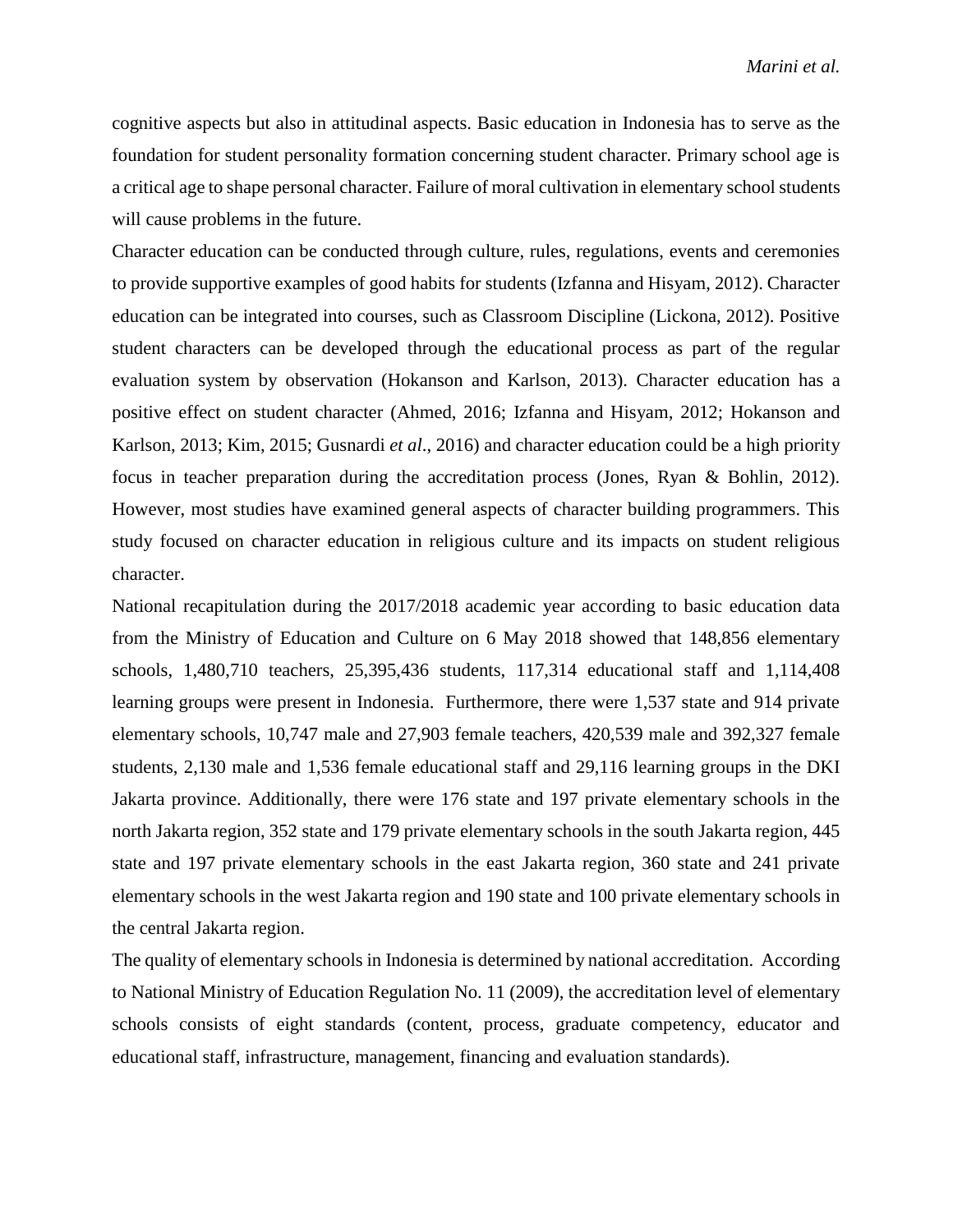The National Ministry of Education Regulation No. 11 (2009) defined some criteria for those standards. Content standards are targeted to the curriculum, syllabus, competency standards, basic competencies, indicators, study load and time allocation. Process standards use criteria regarding the lesson plan, learning process, thematic approach and supervision of the learning process. Educator and educational staff standards use criteria regarding minimum teacher academic qualifications, teacher adherence to the material taught, teacher pedagogical competencies, teacher personality competencies, teacher communication skills, teacher health statuses, minimum principal academic qualifications, principal teaching experiences, principal personality competencies, principal managerial skills, principal entrepreneurship skills, principal teamwork skills, principal supervision skills, minimum administration staff academic qualifications, hiring the right person for the administrative staff, minimum librarian academic qualifications and availability of specific services. The management standards are related to the school vision, mission, goals, planning, standard operating procedures, organizational structure, job descriptions, activities, curriculum development, educator and educational staff management, infrastructure management, educational financing management, a conducive learning situation, community involvement, supervision programmers, self-evaluation, performance evaluation, accreditation preparation, principal task requirements and management information systems. The financing system criteria are related to the budget, work plan, cost of educator and educational staff development, working capital, incentive payments, procurement, photocopies, re-registration, cross programmer, financial decision-making, efficient financial management, financial management standard operating procedures, accounting and accountability reports (Yahya *et al*., 2017; Sari *et al*., 2018). The evaluation standards are related to evaluation criteria, techniques, guidance, instruments, learning difficulty diagnosis, availability of feedback, follow-up, student learning achievement reports, moral evaluation as a part of the final score, student personality evaluations, final score determinations, educational reports, student learning achievement reports, student graduation determination, graduation criteria and new student acceptance requirements. Student character has been evaluated using graduate competency and evaluation standards. In the graduate competency standards, character evaluation is related to the students' obedience to social regulation, nationalism, cleanliness and healthy habits, obedience to the teachings of religion, respects for others and teamwork. Character evaluation in the evaluation standards related to moral evaluations as a part of the final score and student personality evaluations. However, evaluation of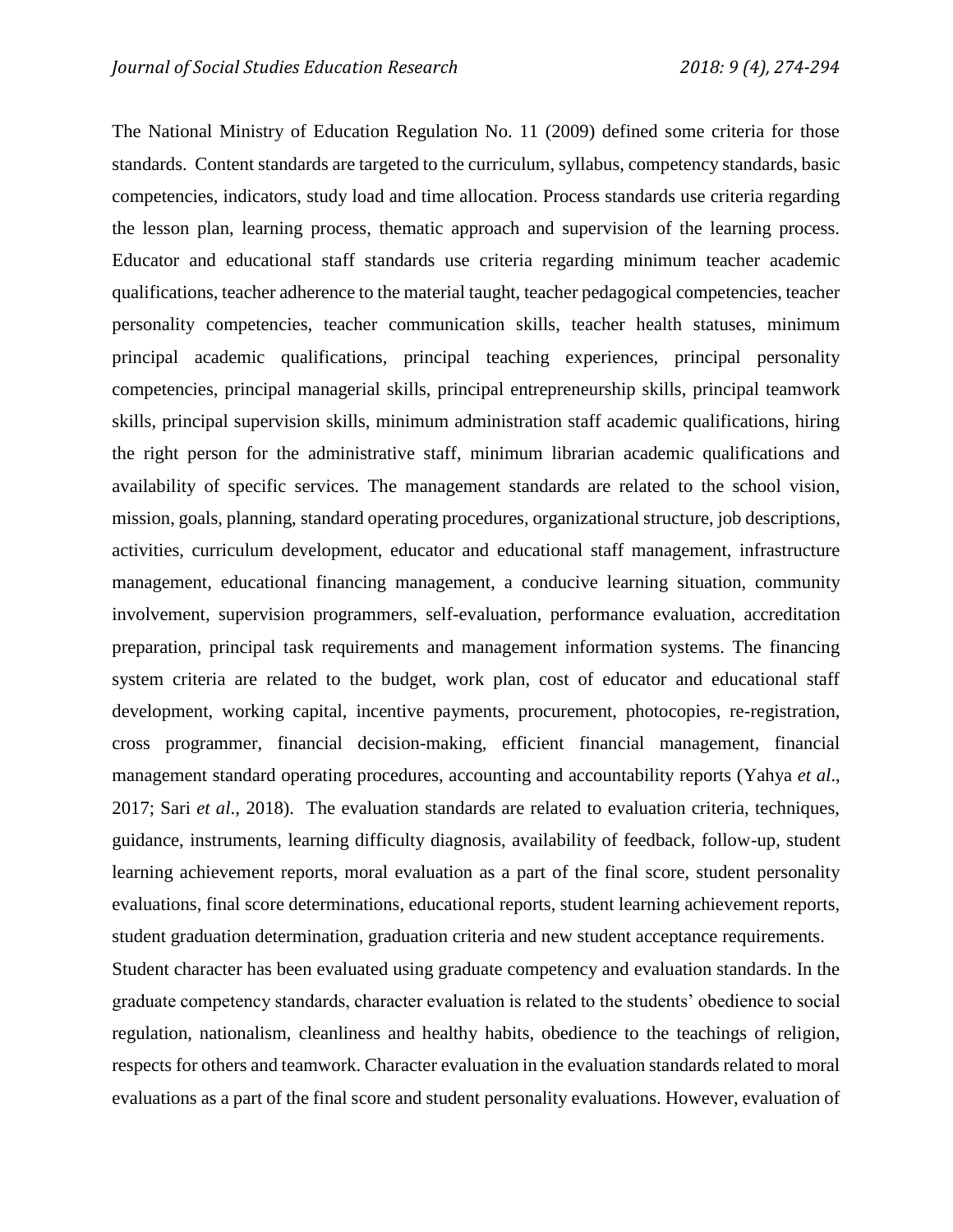school quality leading to the accreditation level is not optimal, because visitations to elementary schools are limited to approximately two days.

The accreditation of the Kelapa Gading Timur 03 state elementary school in the north Jakarta region is excellent, with 26 teachers, 293 male and 318 female students, 21 learning groups, curriculum 2013 and Wide Area Network access. The Tebet Timur 15 state elementary school in the south Jakarta region has not been accredited and has 14 teachers, 130 male and 122 female students, 8 learning groups, curriculum 2013 and Wide Area Network access. The Muhammadiyah 24 private elementary school in the north Jakarta region has not been accredited and has 10 teachers, 120 male and 98 female students, 6 learning groups, curriculum 2013 and no Wide Area Network access. The Pinangsia 06 state elementary school in the west Jakarta region has not been accredited and has 8 teachers, 113 male and 99 female students, 6 learning groups, the School Level Curriculum (KTSP curriculum) and Wide Area Network access. The Karisma Islamic elementary school in central Jakarta has not been accredited and has 8 teachers, 113 male and 99 female students, 6 learning groups, the KTSP curriculum and Wide Area Network access. The problem of this research is to find out whether the variables of character education in religious school culture, through provision of worship facilities, religious ceremonies, and religious symbols, have predictive effects on student religious character described by obedience in carrying out the teachings of one's religions, the practice of religious tolerance towards others, and living in harmony with other religions?

### **Literature Review**

#### **[Gordon Allport's Trait Theory of Personality](https://psychologenie.com/understanding-gordon-allports-trait-theory-of-personality)**

Allport *et al*., (1967) state that value can be interpreted as a thought (idea) or concept about what is considered important for someone in his life. In addition, the truth of a value also does not require empirical evidence, but is more related to appreciation and what is desired or not desired, liked or not liked by someone. Values are important for learning organizational behavior because values lay the foundation for understanding attitudes and motivation and influence our perception. Individuals enter an organization with previously conceived ideas about what is "supposed" and "not supposed". Of course these ideas are not value-free.

Religious culture which is part of organizational culture strongly emphasizes the role of value. Even value is the foundation in realizing religious culture. Without a solid value, a religious culture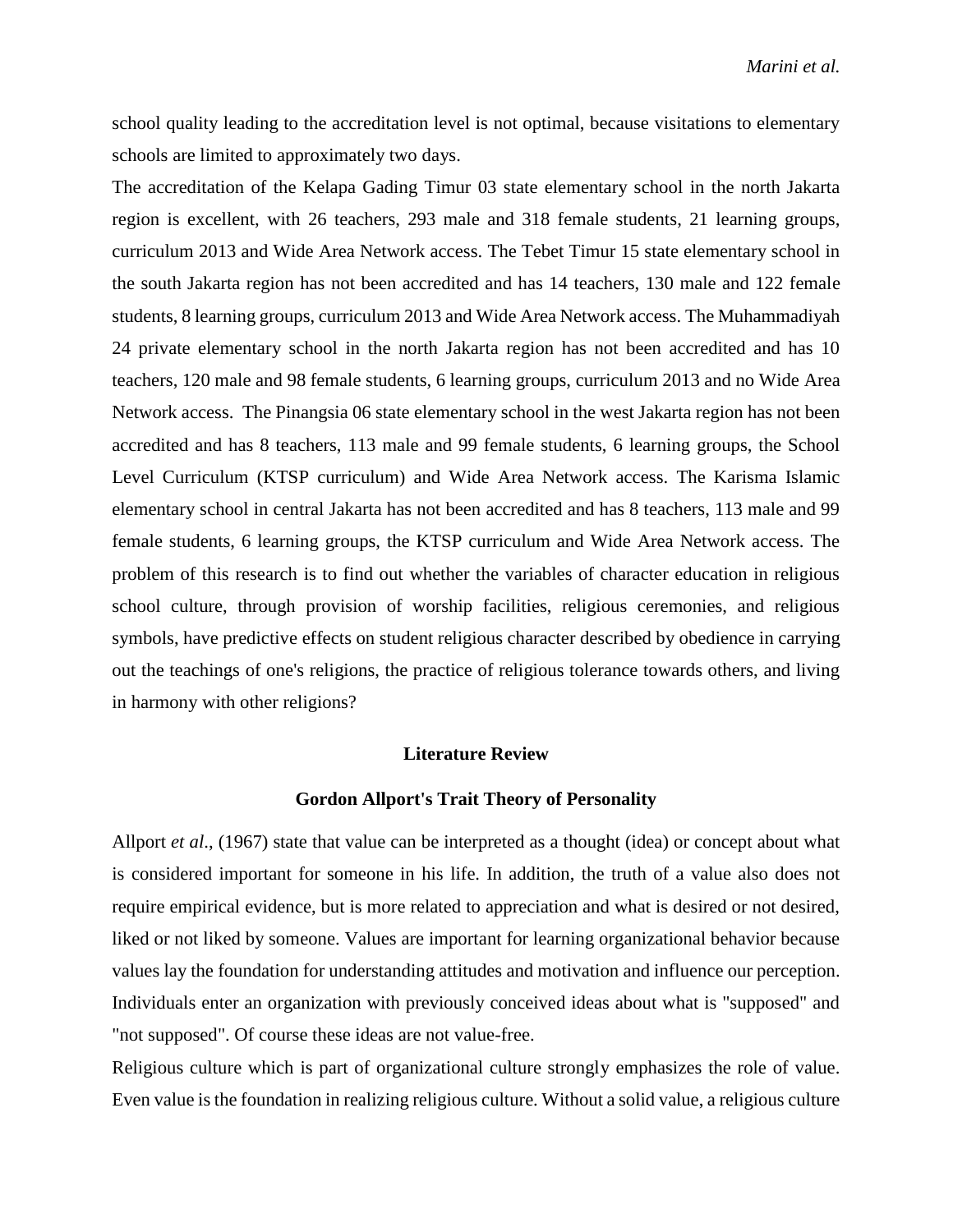will not be formed. The value used for the basis of realizing religious culture is religious value. But before entering the discussion of religious values the author will discuss in general the types of values to lead to a more specific discussion of religious values.

### **Character Education**

A thematic approach was used for character education at schools through storytelling, discussion, group work and other aspects of school activities (Revell, 2002). Character values from storytelling were discussed in class. Character education was not part of the curriculum but was included in some types of specific activities. Fahmy, Bachtiar, Rahim and Malik (2015) noted that the implementation of character education in religious values occurred through attitudes and behaviors regarding the tendency to be obedient to the teachings of one's religion, tolerant of others and live harmoniously with other religions. Marini (2017) defined the character values in religious school culture in relation to facilities and opportunities for worship, praying together, religious mottos and songs displayed at the school, religious activities, such as slaughtering Qurban on Idul Adha day, the drive of Infaq culture to give money to destitute people, wearing Moslem uniforms every Friday and the inclusion of religious boarding schools to improve religious faith, morals and worship.

Another study by Izfanna & Hisyam (2012) stated that the method used to implement character education at *Darunnajah Islamic* boarding school (a religious institution) was dependent on knowledge, conditional methods and practices. Educating character in terms of knowledge was applied through the formal subjects of *Akhlaq* content, Islamic theology, *Qur'an*, *Hadith*, *Fiqh*, *Mahfuzhat*, *Muthala'ah* and *Ushuluddin*.

Jones, Ryan and Bohlin (2012) found that character education did not receive a high priority in the teacher education curriculum. Their study stated that character education was part of the mission in most private institutions but not in public institutions. However, Meidl & Meidl (2013) reported that character education was included in the curricula and was part of the school mission statements manifested in school culture in a Catholic school, a Quaker school and a public school. Cubukcu (2012) noted that hidden curricula through social and cultural activities improved the character education process, specifically the quality of interpersonal communication between students, including respect, equality, helpfulness, trust and honesty.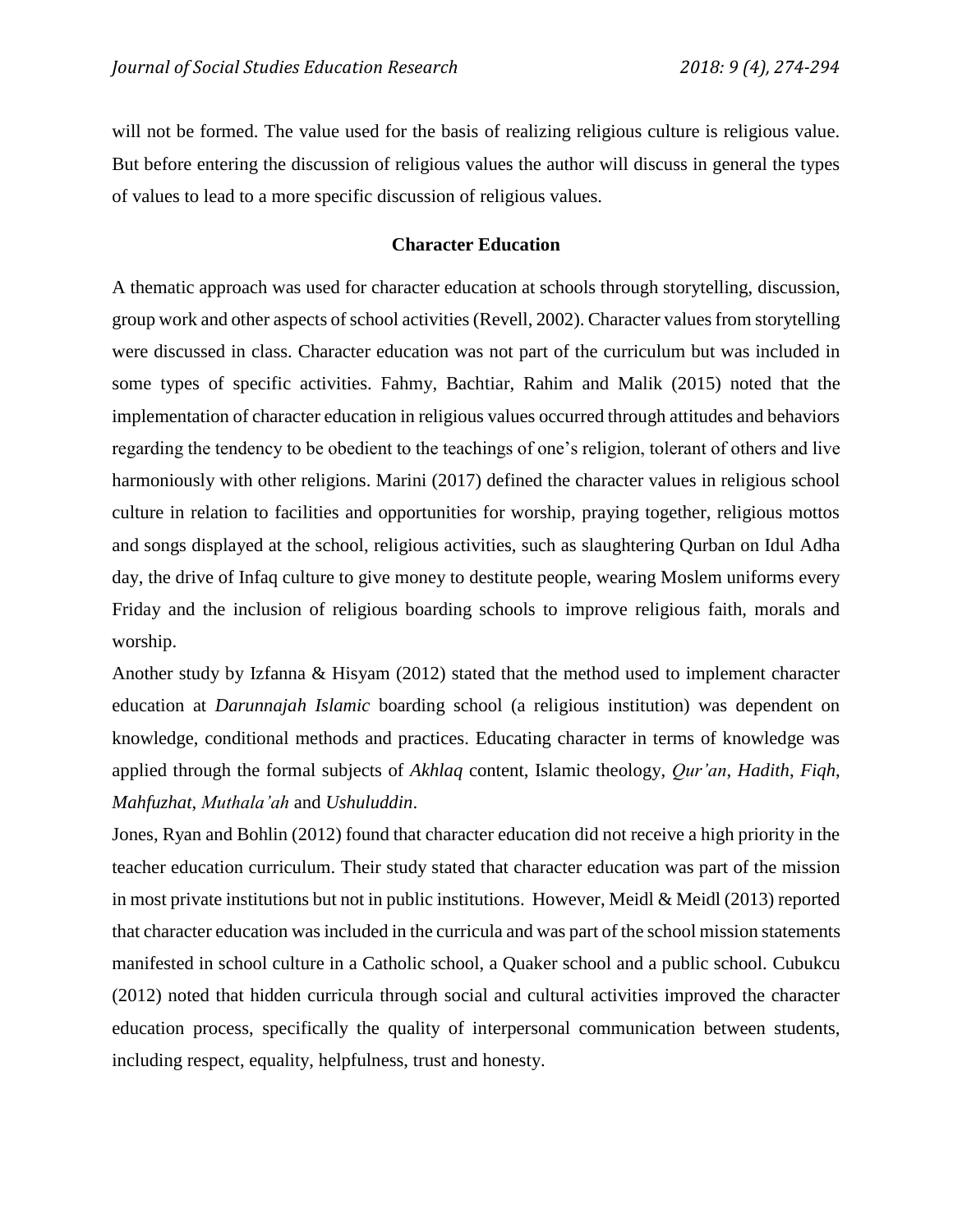Furkan (2014) stated that character building in school culture was manifested in caring, cleanliness, beauty and tidiness, religious service obedience, conformity to the rules, mutual respect, politeness, family-like relationships, honesty and responsibility, togetherness, tidy document filing and educational infrastructure and stakeholders' participation and involvement. Oktarina, Widiyanto and Soekardi (2015) noted that character education was applied in the classroom, school culture and extracurricular activities, such as the *Pramuka* (Scout). The character was taught during the learning process as part of the lessons. Character values were integrated into school culture through activities such as lining up before entering the classroom, greeting and kissing the hand of the teacher and older people, behaving and dressing modestly. Values integrated in the *Pramuka* (Scout) include mutual cooperation, mutual respect, discipline, helpfulness, honesty, responsibility, confidence, tolerance, perseverance, peacefulness, unity and religiousness.

#### **Theoretical Framework**

This study hypothesizes that character building in religious school culture is the predictive variable for student religious character. Availability of worship facilities, religious ceremonies and religious symbols will predict the effectiveness of character building in religious school culture (Marini, 2017). The quality of student religious character will be predicted by obedience in performing the teachings of one's religion, practicing religious tolerance towards others and living in harmony with friends of other religions (Fahmy, Bachtiar, Rahim and Malik, 2015). Figure 1 shows the theoretical framework of this study :



*Figure 1. Theoretical framework of the study*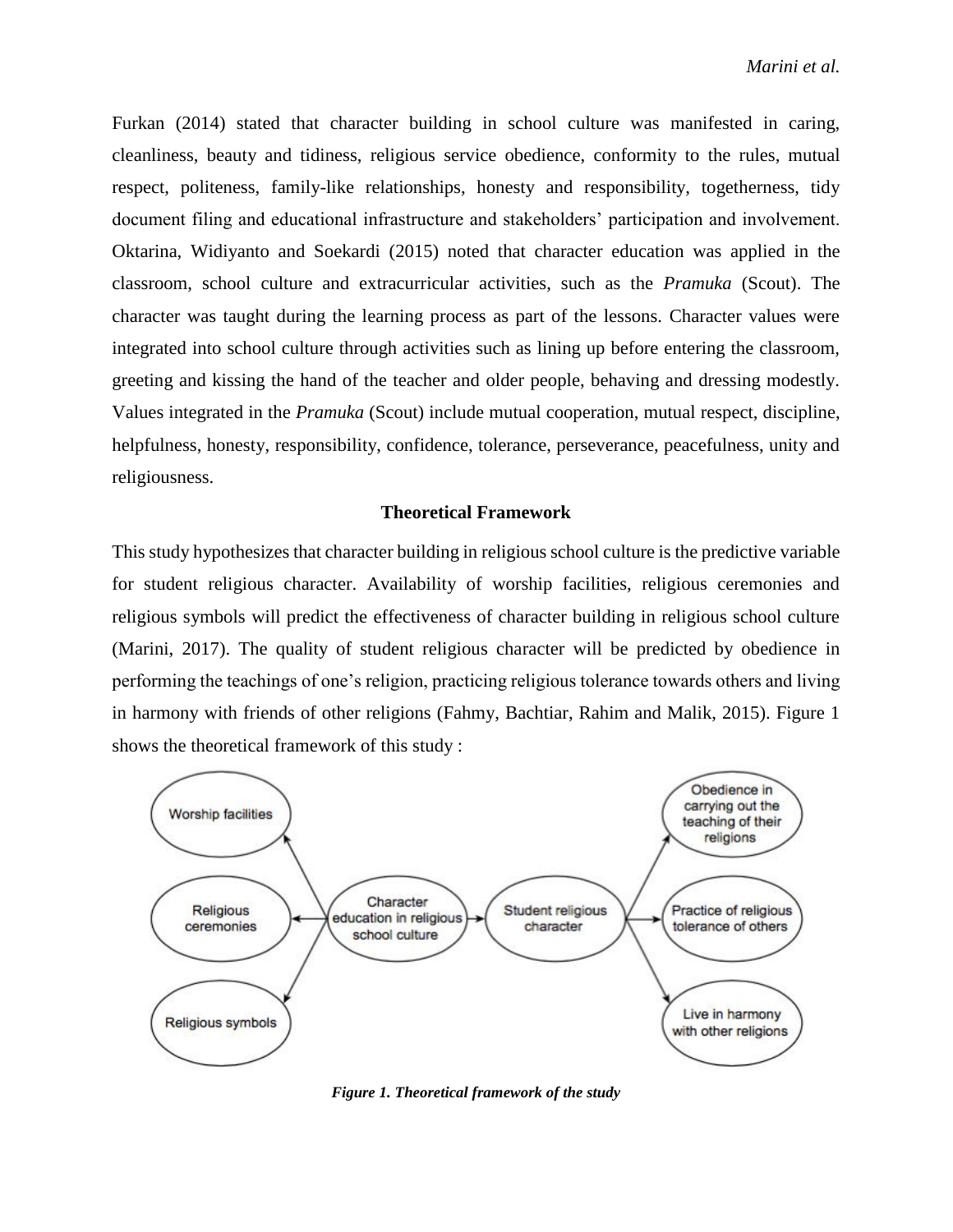### **Methods**

This type of research is carried out using descriptive methods and comparative causal methods. Research using descriptive methods is research that aims to describe the nature of something that is taking place at the time of research and examine the causes of certain symptoms (Achmad *et al*., 2017) Furthermore, the research using causal comparative method is a systematic empirical search research design, where the independent variables are treated in a controlled manner by the researcher to see the impact on the dependent variable directly (Syahyunan *et al*., 2017). The research instrument in the form of questionnaires was arranged based on the research indicators for each variable so that there were four questionnaires. A questionnaire survey was conducted to collect data regarding character building in religious school culture as the exogenous variable and student religious character as the endogenous variable in this study. A total of 450 students at 5 different elementary schools in north, south, central, west and east Jakarta in DKI Jakarta province responded to the survey. The sampling method with Purposive Sampling method. To validate items for each study variable, the researcher conducted content analysis of the literature for character building in religious school culture based on Marini (2017), which consisted of three aspects ["worship facilities", "religious ceremonies" and "religious symbols"] and student religious character based on Fahmy, Bachtiar, Rahim and Malik (2015), which had three dimensions ["carrying out the teachings of one's religion", "practicing religious tolerance towards others" and "living in harmony with other religions"]. These ideas were converted into statements in the questionnaire.

The questions regarding character building in religious school culture consisted of three dimensions: worship facilities, religious ceremonies and religious symbols. The worship facility dimension consists of three indicators. The religious ceremony dimension consists of three indicators (*Halal Bihalal* on *Idul Fitri* celebration day, slaughtering *Qurban* on *Idul Adha* celebration day and breaking the fasting together in *Ramadhan* month at school). The religious symbol dimension consists of three indicators.

The questions regarding student religious character consisted of the following three dimensions: obedience in carrying out the teachings of one's religion, practicing religious tolerance of others and living in harmony with other religions. The obedience in carrying out the teachings of one's religion dimension consists of four indicators (fasting during *Ramadhan*, praying five times daily, congregational praying and *Infaq* activities). The practicing religion tolerance of others dimension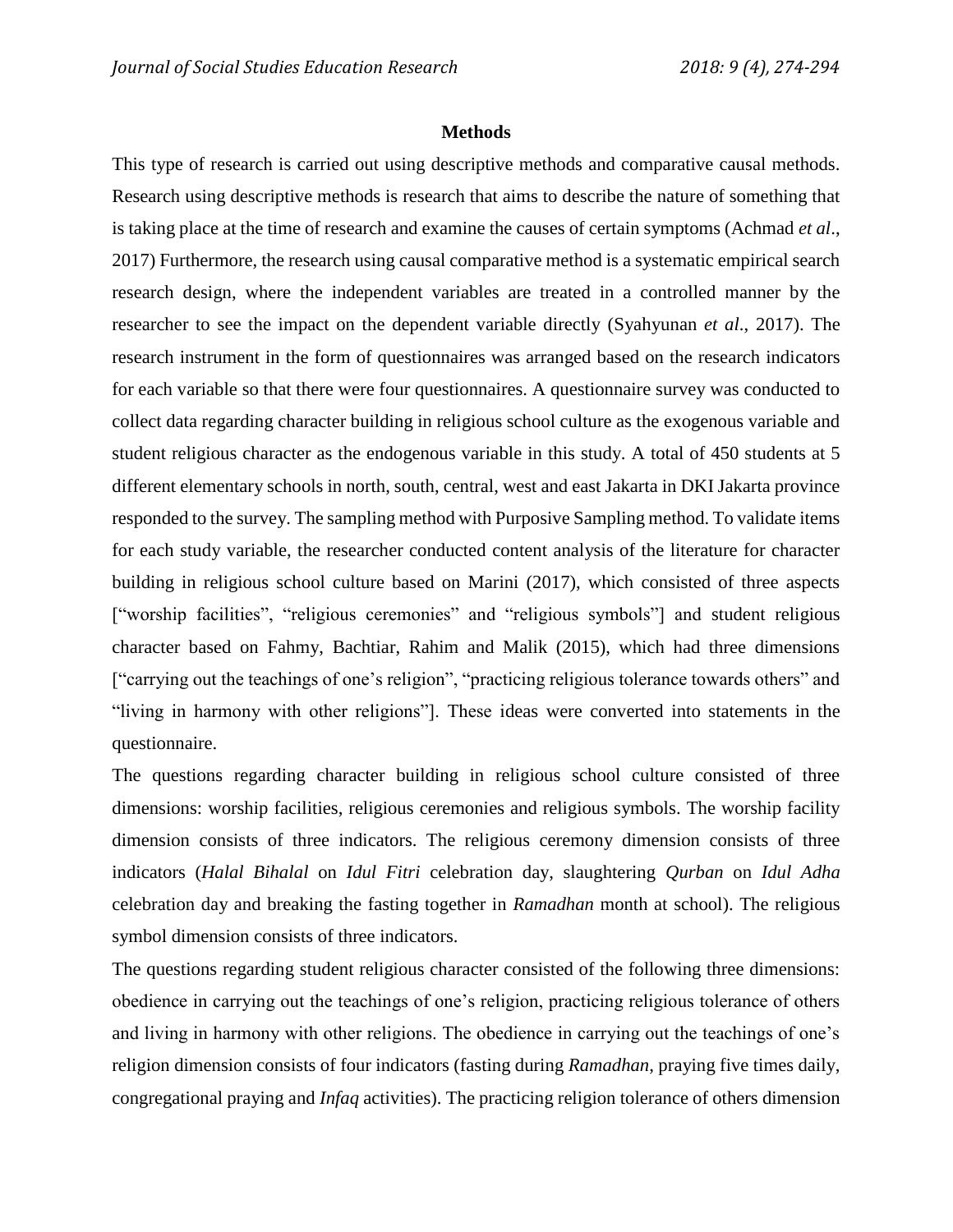consists of four indicators (having, assisting and speaking graciously with friends of other religions and lending money to needy friends of other religions. The living in harmony with other religions dimension consists of four indicators (studying together with, having respect for, arguing with and lending stationery to friends of other religions).

The reason for using the AMOS application in this study is because this study consists of several variables and indicators. Indicators form several constructs that cannot be measured directly. The SEM AMOS was applied to examine the set of relationships between character building in religious school culture as the exogenous variable and student religious character as the endogenous variable. SEM is a statistical tool used to solve multilevel models simultaneously which cannot be solved by linear regression equations (Tarmizi *et al*., 2016). SEM is a statistical technique for testing and estimating causal relationships using a combination of statistical data and qualitative causal assumptions. By using the AMOS application, these complicated statistical techniques can be solved more easily and quickly. The AMOS application allows to determine, estimate, assess and create a model or diagram to show the hypothesis of an inter-variable relationship. SEM is widely used in research in social sciences and exact sciences, such as in economics, psychology, education, health, agriculture, computers, industry and others. SEM is a statistical modeling technique that is very common and is now increasingly popular widely used in various sciences. Unlike statistical methods such as parametric, non-parametric or multivariate, SEM involves a lot of very complex mathematical calculations. Currently, there are several statistical application programs that are used to complete SEM. In complex conditions can be used path analysis, to analyze the pattern of relationships between variables in order to determine the direct or indirect effects of a set of exogenous on the endogenous. In path analysis, if the variables that occur in the form of latent, the data analysis is more appropriate is Structural Equation Modeling or SEM. SEM is a multivariate analysis technique which is a combination of factor analysis and path analysis. Factor analysis is used to test the validity and reliability of an instrument, while path analysis is used to examine the relationship between variables. In SEM analysis techniques, the program can use the AMOS program can display path diagrams in the form of: 1) Complete Model, 2) Measurement Model and 3) Model Structural. In addition, the coefficients in the path diagram can be: 1) hypothetical diagrams, 2) Estimation Results based on raw data, 3) Path Coefficients, 4) t-values, 5) Modification Indices and 6) Expected Changes. Whereas if the AMOS program can display 1) Complete Path Diagram with 2) Coefficient in the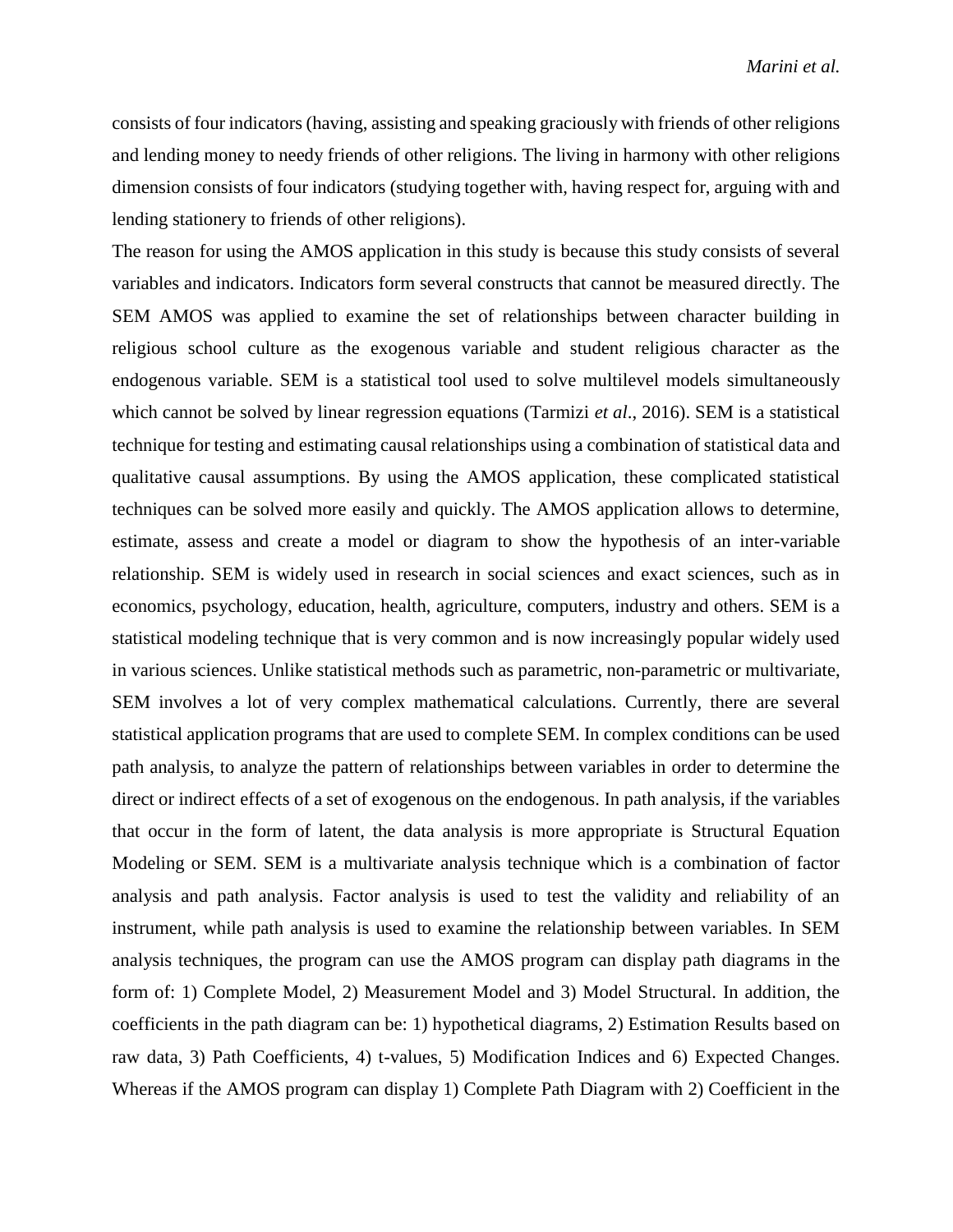form of estimation results based on Unstandardized Estimate and 3) Standardize Estimate Coefficient. In the measurement model procedure there are three stages that must be done through confirmatory factor analysis (Yahya *et al*., 2018), namely: Overall model fit analysis, factor loading analysis (factor load) and reliability analysis.

## **- Overall Analysis of the Fit Model (Goodness-of-Fit Index)**

This stage is carried out to test the suitability of the model by evaluating the goodness of fit index. Analysis using SEM requires several suitability indexes to measure the correctness of the data and models to be submitted. The Goodness-of-Fit of a model can be assessed based on several fit sizes as follows:

## **- Chi-Square and Probability**

This chi-square value shows the deviation between the sample covariance matrix and the model covariance matrix. This Chi-square is a measure of the poor fit of a model. the model can be said to be fit if the chi-square value is small or close to 0 (Dilham *et al*., 2018). A significant chi-square value of less than 0.05 indicates that the empirical data obtained has a difference with the theory that has been built based on structural equation modeling.

## **- Goodness of Fit Indices (GFI)**

GFI is a measure of the accuracy of the model in generating observed matrix covariance. This GFI value must range from 0 to 1. Models that have a negative GFI value means that the model is very bad. The GFI value is greater than 0.9 indicating the fit of a good model.

## **- Adjusted Goodness of Fit Index (AGFI)**

As with GFI, AGFI has been adjusted to the effect of freedom degrees on a model. A fit model is a model that has an AGFI value greater than 0.9. PGRI also has been adjusted to the degree of freedom and complexity of the model. The model can be considered good, if it has a PGFI value far greater than 0.6.

## **- Root Mean Square Error of Approximation (RMSEA)**

RMSEA is used to measure the deviation of parameter values in a model with its population covariance matrix. RMSEA ranges from 0.08 to 0.1 indicating the model has sufficient fit, while the RMSEA value that is more than 0.1 indicates a very bad fit model.

## **- The Minimum Sample Discrepancy Function (CMIN)**

CMIN divided by degree of freedom will generally be reported by researchers as an indicator to measure the level of fit of a model. In this case, CMIN/DF is a chi-square () statistic divided by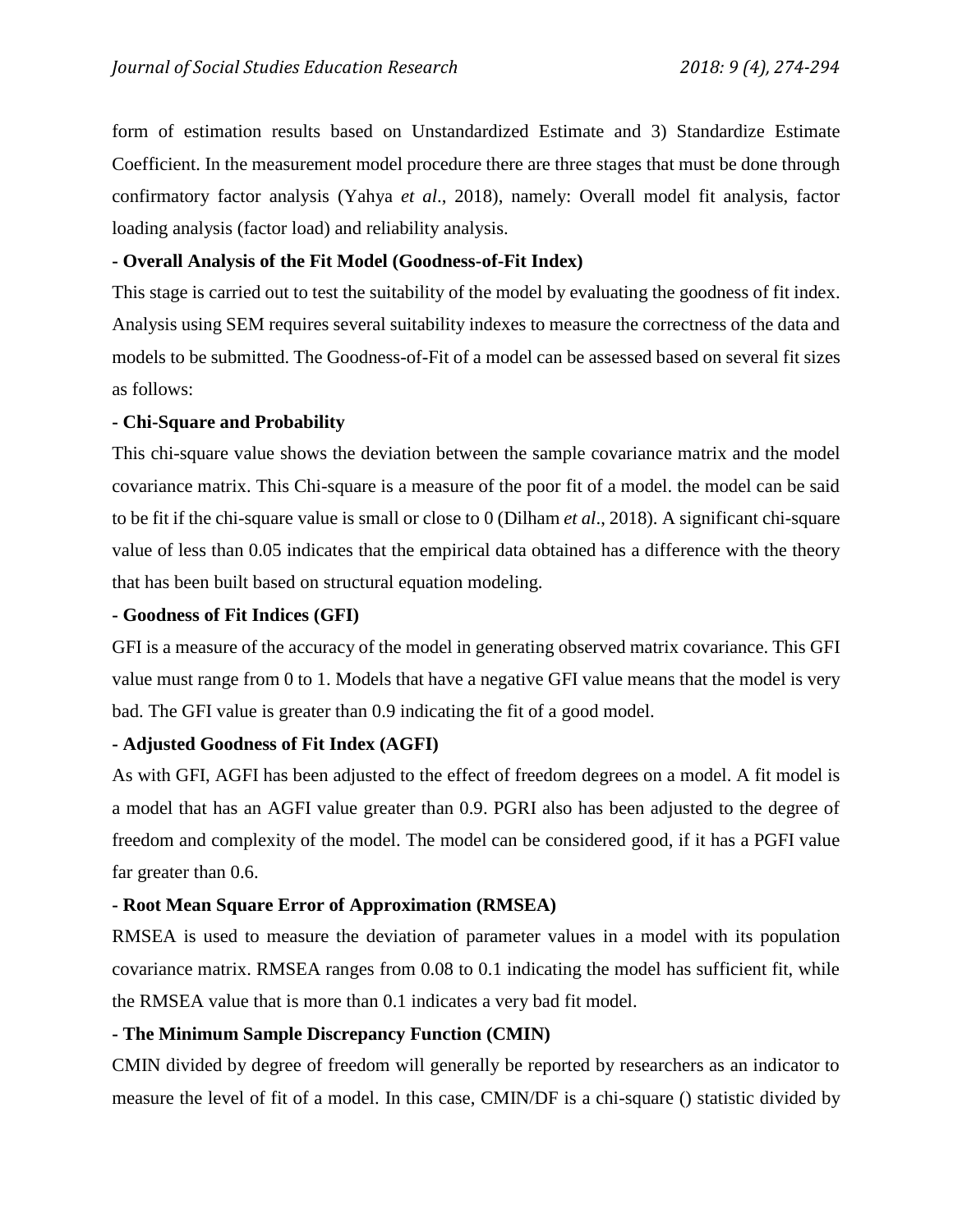DF so that it is called relative. The relative values less than 2.0 or less than 3.0 indicate the indicator of acceptable fit between model and data.

### **- Comparative Fit Index (CFI)**

The size of this index is in the range of 0 to 1, we're getting closer to 1 indicates the highest level of fit. The recommended value is 0.95. The advantage of this index is that the size is not affected by the sample size because it is very good to measure the level of acceptance of a model. This second stage is carried out to analyze whether an indicator can be used to confirm that the indicator can jointly explain other indicators a latent variable. In other words, factor loading analysis is used to see the ability of indicators proposed in building latent variables. AMOS is denoted as a standardized regression weight.

Data input was performed using Excel by entering the scores of each item based on the responses of the 450 participants with "strongly agree", "agree", "neutral", "disagree" and "strongly disagree" (scored 5, 4, 3, 2 and 1, respectively, for positive questions and 1, 2, 3, 4 and 5, respectively, for negative questions). The model feasibility test is carried out by measuring the goodness of an economic model or the characteristics that can be expected from an econometric model. The characteristics measured are as follows:

- 1. The accuracy of estimates of parameters. Is the parameter estimator an accurate (unbiased) and significant hypothesis which is marked by the fulfillment of the required assumptions of the analysis and the probability of a model statistical error (p-value) which is smaller than the significance level of  $\alpha = 0.05$ .
- 2. Forecasting ability. Does the research model have the predictive ability on variable behavior (response) which is characterized by a high determinant coefficient or more than 50%.

Testing the hypothesis in this study using multivariate analysis with SEM using the AMOS program. Hypothesis testing is carried out by regression significance test based on F test at  $\alpha$  = 0.05 in each coefficient of equations both partially and simultaneously. Hypothesis testing compares the probability value (p) with a significant level of  $\alpha$  (0.05). The rules for testing hypotheses are as follows:

- If the probability value (p)  $\alpha$  (0.05) the hypothesis is accepted
- If the probability value (p)  $\alpha$  (0.05) the hypothesis is rejected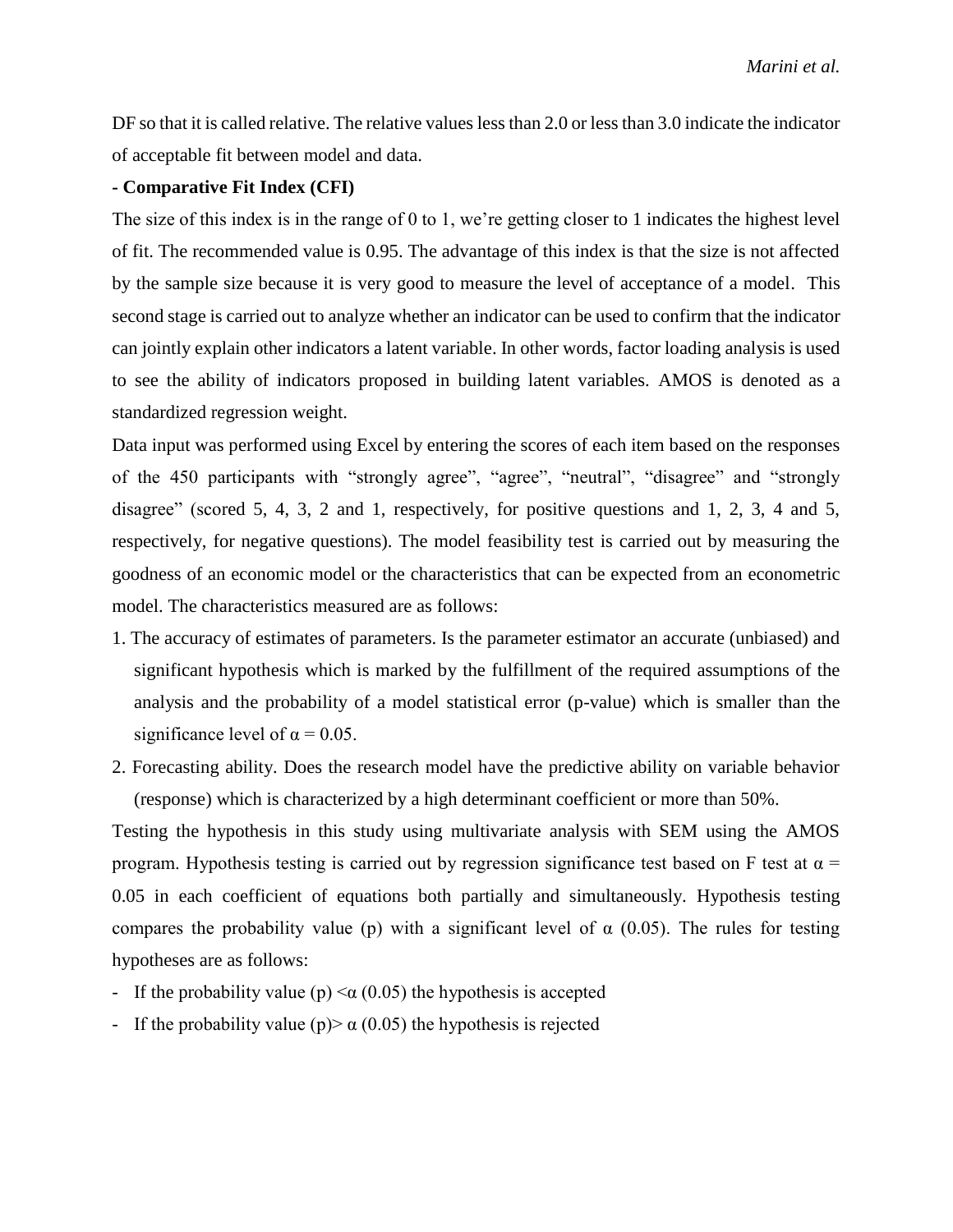### **Result and Discussion**

#### **Result**

The goodness-of-fit statistical analysis results are shown in Table 1. These results showed that the root means square error of approximation (RMSEA) as an indicator of the informative fit of the model was 0.060. Table 1 also showed that the goodness-of-fit Index (GFI) was 0.910 and the adjusted GFI (AGFI) was 0.886.

### **Table 1**

*Model Fit Summary*

|                   | $\mathbf{z}$ |                  |             |               |  |  |
|-------------------|--------------|------------------|-------------|---------------|--|--|
| Model             | <b>RMR</b>   | <b>GFI</b>       | <b>AGFI</b> | <b>PGFI</b>   |  |  |
| Default model     | 0.071        | 0.910            | 0.886       | 0.717         |  |  |
| Saturated model   | 0.000        | 1.000            |             |               |  |  |
| Independent model | 0.203        | 0.570            | 0.527       | 0.518         |  |  |
| <b>RMSEA</b>      |              |                  |             |               |  |  |
| Model             | <b>RMSEA</b> | LO <sub>90</sub> | HI 90       | <b>PCLOSE</b> |  |  |
| Default model     | 0.060        | 0.053            | 0.066       | 0.007         |  |  |
| Independent model | 0.144        | 0.139            | 0.150       | 0.000         |  |  |

**RMR, GFI**

Sources : AMOS Result (2018).

A measurement model test of the observed variables is shown in Table II. Table II showed that the correlation coefficients between worship facilities, religious ceremonies and religious symbols and character building in religious school culture were 0.711, 0.971 and 0.736, respectively, which were significant at the 0.05 level according to the *t* statistics. The observed variables availability of *Musholla*, a *Wudhu* site and prayer equipment at elementary schools had correlation coefficients with worship facilities of 0.671, 0.727 and 0.753, respectively, which were significant at the 0.05 level based on the *t* statistics. The observed variables *Halal Bihalal* on *Idul Fitri* celebration day, slaughtering *Qurban* on *Idul Adha* day and religious gathering to break the fasting in *Ramadhan* month had coefficients of 0.448, 0.389 and 0.617, respectively, which were significant at the 0.05 level based on the *t* statistics. The availability of religious mottos, listening to the religious songs weekly and wearing Moslem uniforms had coefficients of 0.421, 0.278 and 0.399, respectively, which were significant at the 0.05 level according to the *t* statistics.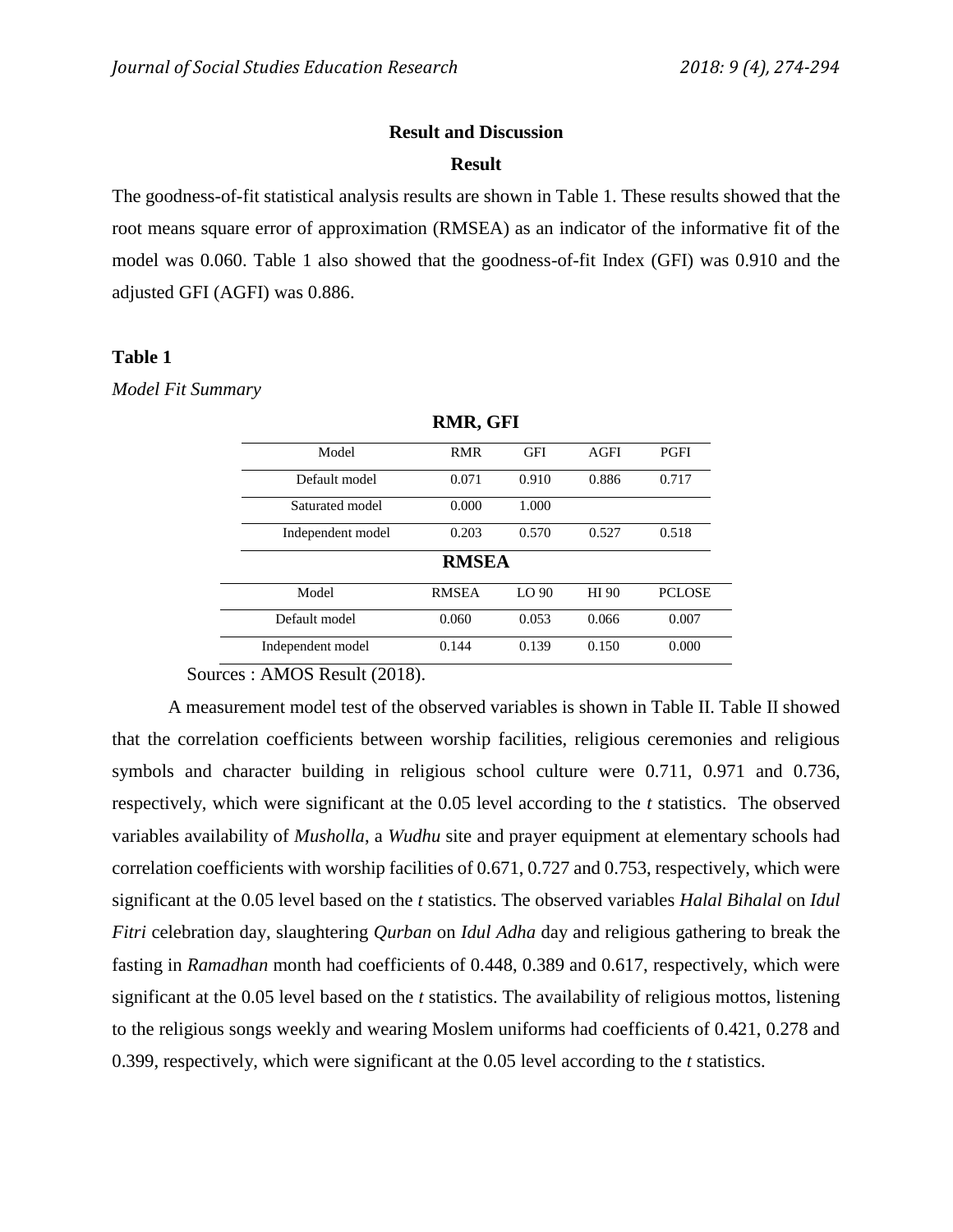Table 2 shows that obedience in carrying out the teachings of one's religion, practicing religious tolerance of others and living in harmony with other religions was correlated with student religious character with coefficients of 0.355, 0.915 and 1.056, respectively, which were significant at the 0.05 level based on the *t* statistics. Fasting during *Ramadhan*, praying five times daily, congregational praying and infaq activities had a relationship with obedience in carrying out the teachings of one's religion with significant correlation coefficients of 0.445, 0.699, 0.527 and 0.679, respectively, at the 0.05 significance level. Having friends of other religions, assisting friends of other religions, speaking graciously with friends of other religions and lending money to needy friends of other religions had correlations with the practice of religious tolerance of others with significant coefficients of 0.699, 0.771, 0.128 and 0.545, respectively, at the 0.05 significance level. Living in harmony with other religions was positively associated with studying together and having respect for, arguing with and lending stationery to friends of other religions, with significant coefficients of 0.515, 0.711, 0.286 and 0.673, respectively, at the 0.05 significance level. The structural model test in Table II shows a direct effect of character education in religious school culture on student religious character with a coefficient of 0.478, which is significant at the 0.05 levels. The structural model is shown in Table 2.

### **Table 2**

### *Measurement Model Test*

|                  |                  |               | Estimate | S.E.  | C.R.   | P   | Label |
|------------------|------------------|---------------|----------|-------|--------|-----|-------|
| <b>SRC</b>       | $\leftarrow$ --  | <b>CEIRSC</b> | 0.089    | 0.023 | 3.908  | *** |       |
| WF               | $\leftarrow$ --  | <b>CEIRSC</b> | 1.000    |       |        |     |       |
| RC               | $\leftarrow$ --- | <b>CEIRSC</b> | 0.717    | 0.110 | 6.518  | *** |       |
| RS               | $\leftarrow$ --  | <b>CEIRSC</b> | 0.848    | 0.180 | 4.712  | *** |       |
| <b>OCOTTR</b>    | $\leftarrow$ --  | <b>SRC</b>    | 1.000    |       |        |     |       |
| <b>PRTO</b>      | $\leftarrow -$   | <b>SRC</b>    | 8.354    | 1.764 | 4.737  | *** |       |
| <b>LHOR</b>      | $\leftarrow$ --  | <b>SRC</b>    | 7.810    | 1.752 | 4.458  | *** |       |
| CER <sub>3</sub> | $\leftarrow$ --  | WF            | 1.000    |       |        |     |       |
| CER <sub>2</sub> | $\leftarrow -$   | WF            | 0.578    | 0.047 | 12.243 | *** |       |
| CER1             | $\leftarrow$ --  | WF            | 0.922    | 0.079 | 11.733 | *** |       |
| CER <sub>6</sub> | $\leftarrow$ --  | RC            | 1.000    |       |        |     |       |
| CER <sub>5</sub> | $\leftarrow$ --- | <b>RC</b>     | 1.284    | 0.216 | 5.951  | *** |       |
| CER4             | $\leftarrow$ --  | RC            | 1.090    | 0.165 | 6.599  | *** |       |

**Regression Weights: (Group number 1 - Default model)**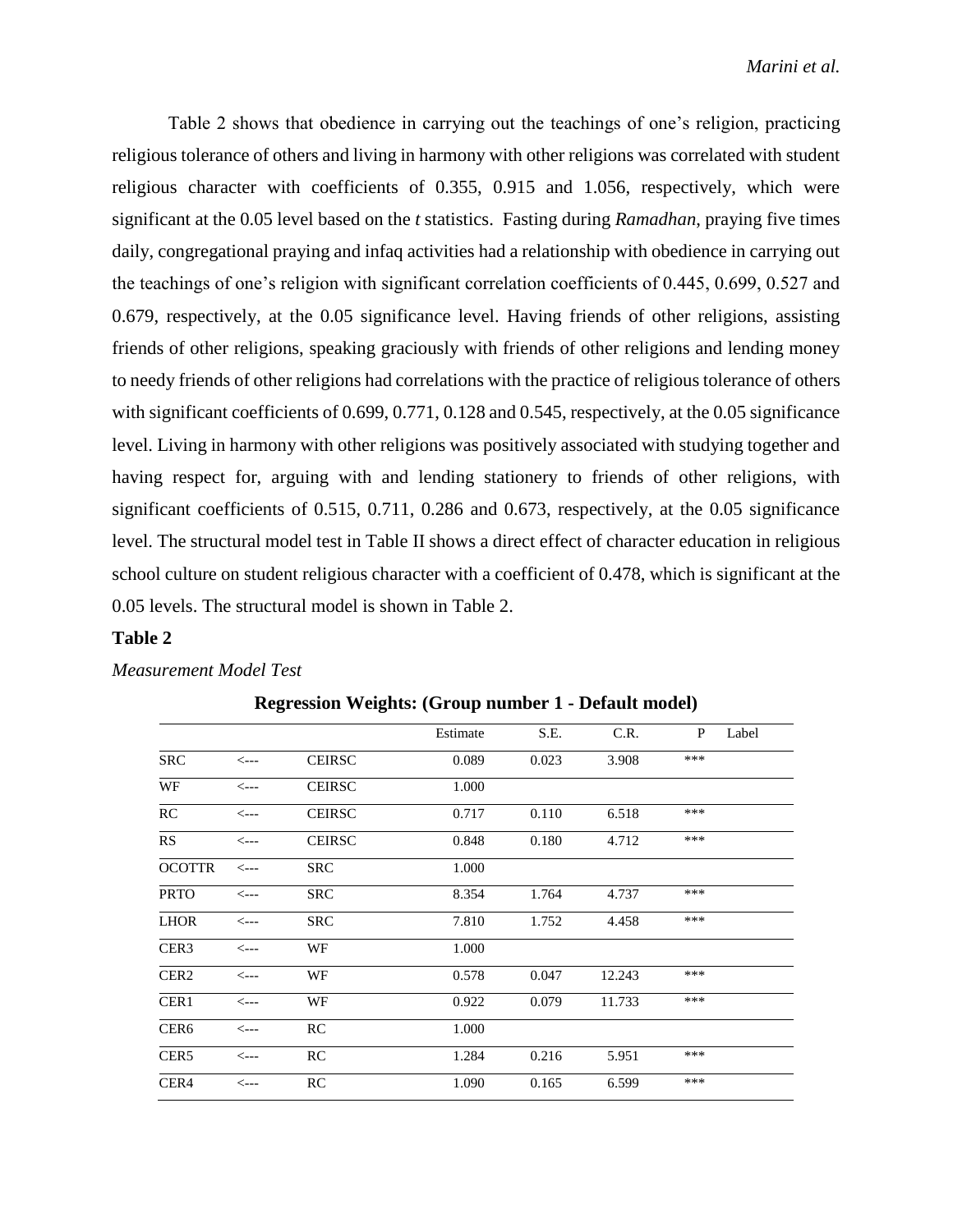|                  |                  |               | Estimate | S.E.  | C.R.   | P     | Label |
|------------------|------------------|---------------|----------|-------|--------|-------|-------|
| CER <sub>9</sub> | $\leftarrow$ --  | RS            | 1.000    |       |        |       |       |
| CER <sub>8</sub> | $\leftarrow$ --  | <b>RS</b>     | 0.688    | 0.204 | 3.378  | ***   |       |
| CER7             | $\leftarrow$ --- | RS            | 0.863    | 0.208 | 4.159  | ***   |       |
| CE1              | $\leftarrow$ --  | <b>OCOTTR</b> | 1.000    |       |        |       |       |
| CE <sub>2</sub>  | $\leftarrow$ --- | <b>OCOTTR</b> | 3.073    | 0.420 | 7.320  | ***   |       |
| CE <sub>3</sub>  | $\leftarrow$ --- | <b>OCOTTR</b> | 2.125    | 0.318 | 6.682  | ***   |       |
| CE4              | $\leftarrow$ --  | <b>OCOTTR</b> | 2.332    | 0.320 | 7.297  | ***   |       |
| CE <sub>5</sub>  | <---             | <b>PRTO</b>   | 1.000    |       |        |       |       |
| CE <sub>6</sub>  | $\leftarrow$ --- | <b>PRTO</b>   | 1.014    | 0.079 | 12.895 | ***   |       |
| CE7              | $\leftarrow$ --  | <b>PRTO</b>   | 0.172    | 0.070 | 2.444  | 0.015 |       |
| CE <sub>8</sub>  | <---             | <b>PRTO</b>   | 0.856    | 0.087 | 9.862  | ***   |       |
| CE <sub>9</sub>  | $\leftarrow$ --  | <b>LHOR</b>   | 1.000    |       |        |       |       |
| CE10             | $\leftarrow$ --  | <b>LHOR</b>   | 1.068    | 0.110 | 9.720  | ***   |       |
| CE11             | $\leftarrow$ --  | <b>LHOR</b>   | 0.646    | 0.126 | 5.135  | ***   |       |
| CE <sub>12</sub> | $\leftarrow$ --  | <b>LHOR</b>   | 1.152    | 0.122 | 9.462  | ***   |       |

Sources : AMOS Result (2018).

# **Table 2 (continuous)**

*Standardized Regression Weights*

|                  |                  |               | Estimate |
|------------------|------------------|---------------|----------|
| <b>SRC</b>       | <---             | <b>CEIRSC</b> | 0.478    |
| WF               | $\leftarrow$ --  | <b>CEIRSC</b> | 0.711    |
| <b>RC</b>        | $\leftarrow$ --  | <b>CEIRSC</b> | 0.971    |
| <b>RS</b>        | $\leftarrow$ --  | <b>CEIRSC</b> | 0.736    |
| <b>OCOTTR</b>    | <---             | <b>SRC</b>    | 0.355    |
| <b>PRTO</b>      | $\leftarrow$ --  | <b>SRC</b>    | 0.915    |
| <b>LHOR</b>      | $\leftarrow$ --  | <b>SRC</b>    | 1.056    |
| CER <sub>3</sub> | $\leftarrow$ --  | WF            | 0.753    |
| CER <sub>2</sub> | $\leftarrow$ --  | WF            | 0.727    |
| CER <sub>1</sub> | $\leftarrow$ --- | WF            | 0.671    |
| CER <sub>6</sub> | $\leftarrow$ --  | RC            | 0.617    |
| CER <sub>5</sub> | <---             | RC            | 0.389    |
| CER4             | $\leftarrow$ --  | <b>RC</b>     | 0.448    |
| CER <sub>9</sub> | <---             | RS            | 0.399    |
| CER <sub>8</sub> | $\leftarrow$ --  | RS            | 0.278    |
| CER7             | <---             | RS            | 0.421    |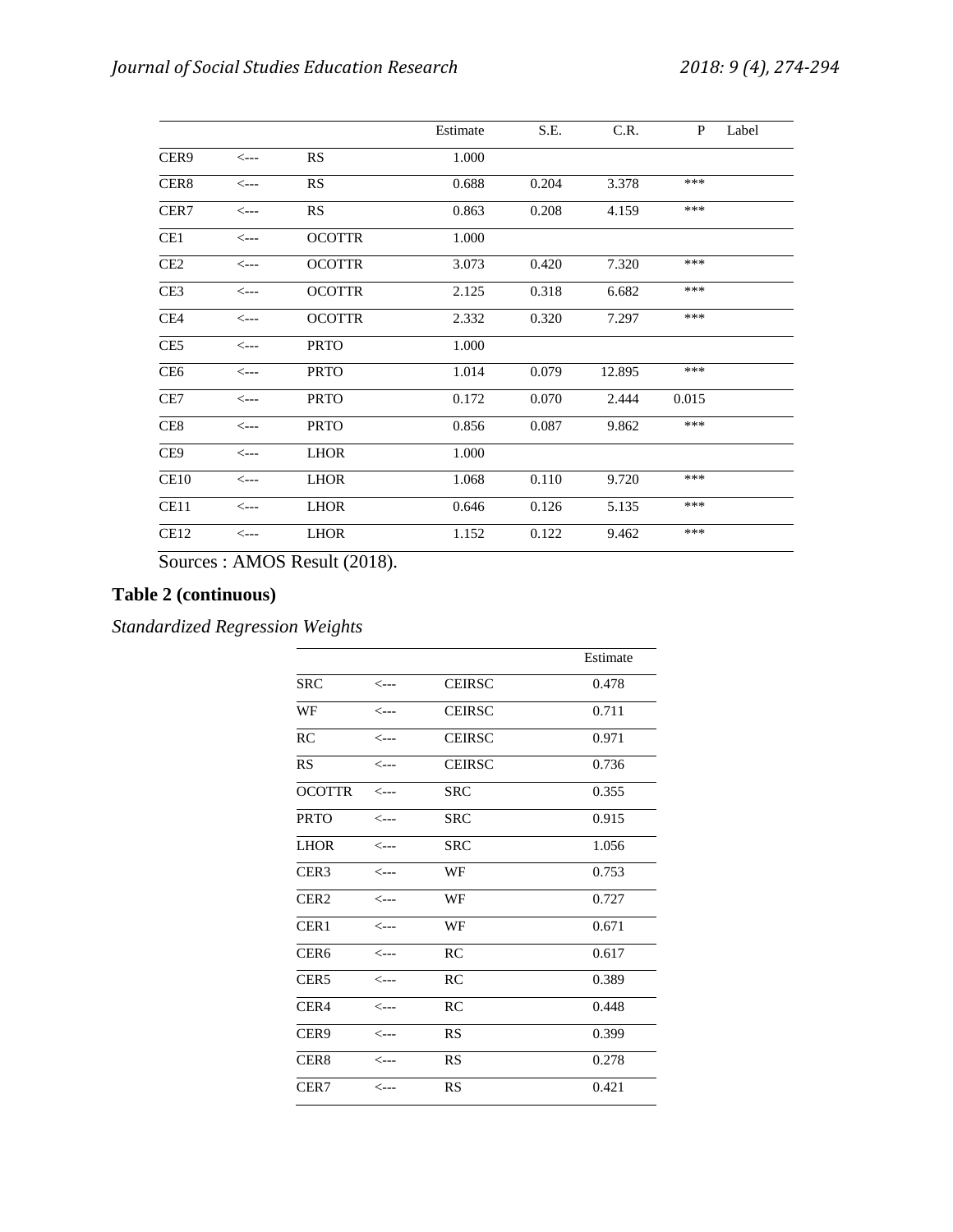|                 |                 |               | Estimate |
|-----------------|-----------------|---------------|----------|
| CE1             | <---            | <b>OCOTTR</b> | 0.445    |
| CE2             | <---            | <b>OCOTTR</b> | 0.699    |
| CE <sub>3</sub> | <---            | <b>OCOTTR</b> | 0.527    |
| CE4             | <---            | <b>OCOTTR</b> | 0.679    |
| CE <sub>5</sub> | <---            | <b>PRTO</b>   | 0.669    |
| CE6             | <---            | <b>PRTO</b>   | 0.771    |
| CE7             | <---            | <b>PRTO</b>   | 0.128    |
| CE8             | <---            | <b>PRTO</b>   | 0.545    |
| CE9             | <---            | <b>LHOR</b>   | 0.515    |
| CE10            | <---            | <b>LHOR</b>   | 0.711    |
| CE11            | $\leftarrow -$  | <b>LHOR</b>   | 0.286    |
| CE12            | $\leftarrow$ -- | <b>LHOR</b>   | 0.673    |
|                 |                 |               |          |

Sources : AMOS Result (2018).

## Notes:

- CEIRSC = Character education in religious school culture
- $SRC = Student$  religious character
- $WF =$  Worship facilities
- $RC = Religious$  ceremony
- $RS = Religious symbol$
- OCOTTR= Obedience in carrying out the teachings of one's religion
- PRTO = Practicing religious tolerance towards others
- $LHOR = Living in harmony with other religious$
- CER3 = Availability of a *Wudhu* site
- $CER2 =$  Availability of prayer equipment
- CER1 = Availability of *Musholla*
- CER6 = Religious gathering to break the fasting in *Ramadhan* month
- CER5 = Slaughtering *Qurban* on *Idul Adha* celebration day
- CER4 = *Halal Bihalal* on *Idul Fitri* celebration day
- $CER9 = Wearing Moslem uniforms$
- $CER8 = Listening to religious songs weekly$
- $CER7 = Availability of religious motors$
- CE1 = Fasting during *Ramadhan*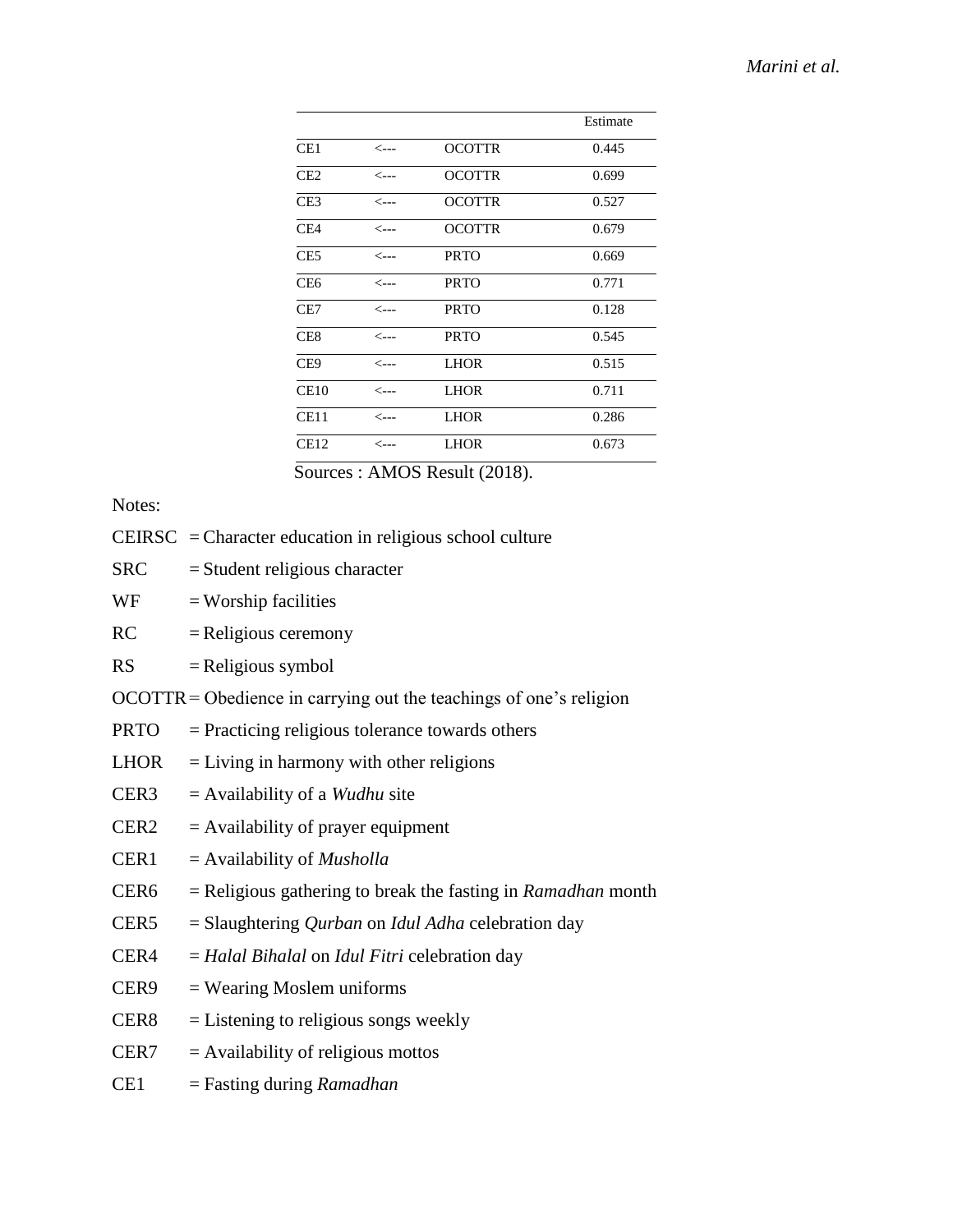- $CE2 = \text{Praying five times daily}$
- $CE3 =$  Congregational praying
- CE4 = *Infaq* activities
- $CE5$  = Having friends of other religions
- $CE6$  = Assisting friends of other religions
- $CE7 = Speaking \, *graciously* \, with \, *friends* \, of \, other \, *religions*$
- $CE8$  = Lending money to needy friends of other religions
- $CE9 =$  Studying together with friends of other religions
- $CE10 = Having respect for friends of other religious$
- $CE11$  = Arguing with friends of other religions
- $CE11$  = Lending stationery to friends of other religions



*Figure 2. The structural model*

### **Discussions**

Table 1 shows that the RMSEA value reached 0.060, which was less than 0.08 and indicated that the model was already fit. Table 1 showed that the GFI was 0.910, which was a value more than 0 and less than 1 and indicated that the model was fit. The AGFI was 0.886, which was a value greater than 0.8 and showed that the hypothesized model was a good fit for the data. Table 2 found that worship facilities, religious ceremonies and religious symbols were positively associated with character building in religious school culture as exogenous variables with correlation coefficients of 0.711, 0.971 and 0.736, respectively, which were significant at the 0.05 level according to the *t* statistics. Religious ceremonies were most strongly correlated with character building in religious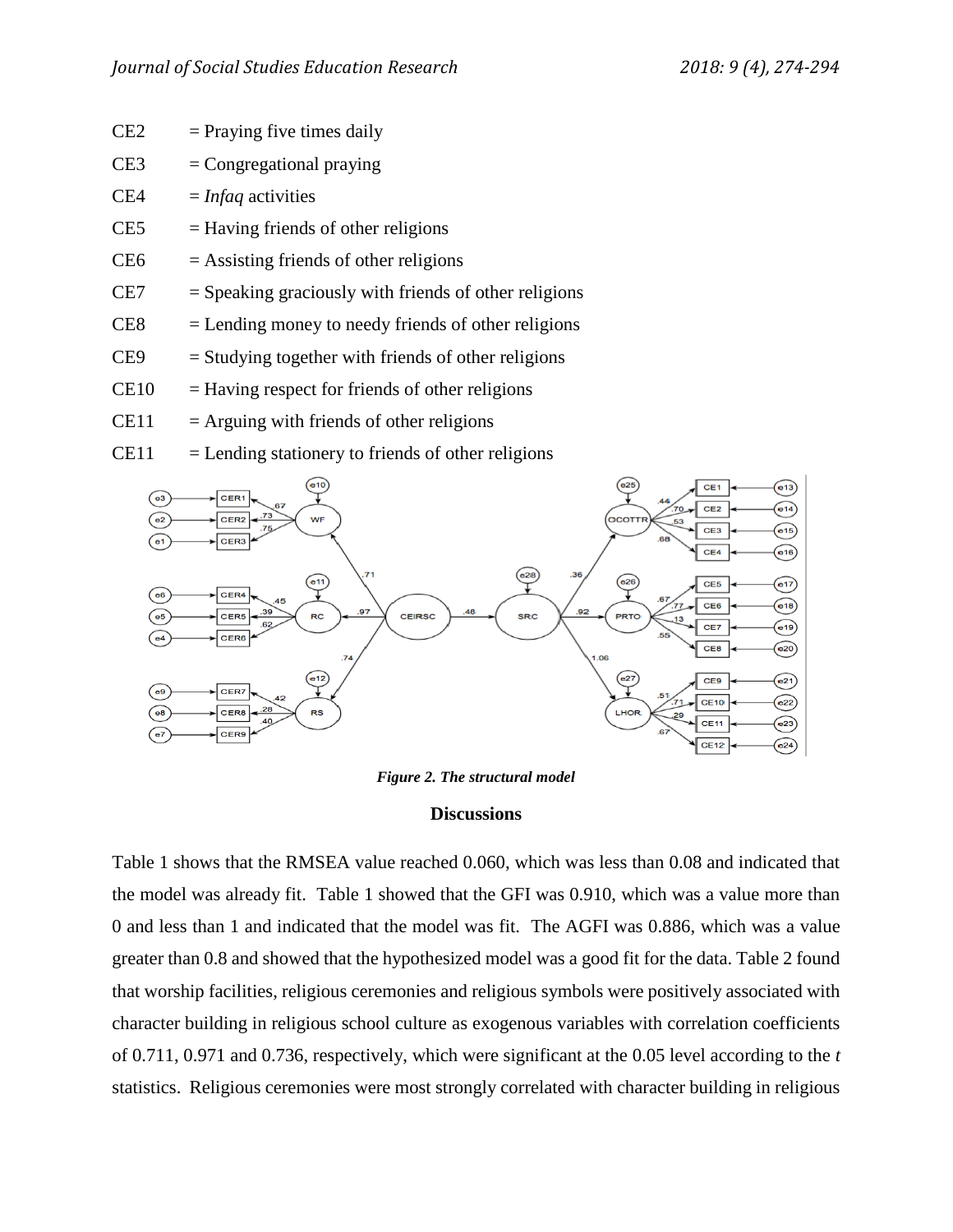school culture, whereas worship facilities have the weakest positive association with character building. This finding is similar to that of the study of Marini (2017), which claimed that worship facilities, availability of religious ceremonies and religious symbols promoted character-building values in religious school culture.

The availability of *Musholla*, a *Wudhu* site and prayer equipment in elementary schools had a positive relationship with worship facilities with correlation coefficients of 0.671, 0.727 and 0.753, respectively, which were significant at the 0.05 levels based on the *t* statistics. The observed variables *Halal Bihalal* on *Idul Fitri* celebration day, slaughtering *Qurban* on *Idul Adha* day and religious gathering to break the fasting in *Ramadhan* month were positively correlated with religious ceremonies with coefficients of 0.448, 0.389 and 0.617, respectively, which were significant at the 0.05 level based on the *t* statistics. The availability of religious mottos, listening to the religious songs weekly and wearing Moslem uniforms were positively associated with religious symbols with coefficients of 0.421, 0.278 and 0.399, respectively, which were significant at the 0.05 level according to the *t* statistics. In line with the study of Izfanna & Hisyam (2012), character values were integrated by worship practicing or Islam practical duties and understanding *Akhlaq* about what is right and wrong and how to be a good Moslem.

Table 2 showed that obedience in carrying out the teachings of one's religion, practicing religious tolerance towards others and living in harmony with other religions was positively correlated with student religious character with coefficients of 0.355, 0.915 and 1.056, respectively, which were significant at the 0.05 level based on the *t* statistics. Living in harmony with other religions had the strongest positive correlation with student religious character. Similarly, Fahmy, Bachtiar, Rahim and Malik (2015) stated that attitudes and behaviors of the students obedient to do the teachings of their religions, student tolerance of others and living in harmony with other religions described the religious character of students.

Fasting during *Ramadhan*, praying five times daily, congregational praying and *Infaq* activities had positive relationships with obedience in carrying out the teachings of one's religion with significant correlation coefficients of 0.445, 0.699, 0.527 and 0.679, respectively, at the 0.05 significance level. Praying five times daily had the strongest positive correlation with obedience in carrying out the teachings of one's religion. Having friends of other religions, assisting friends of other religions, speaking graciously with friends of other religions and lending money to needy friends of other religions had positive correlations with practicing religious tolerance towards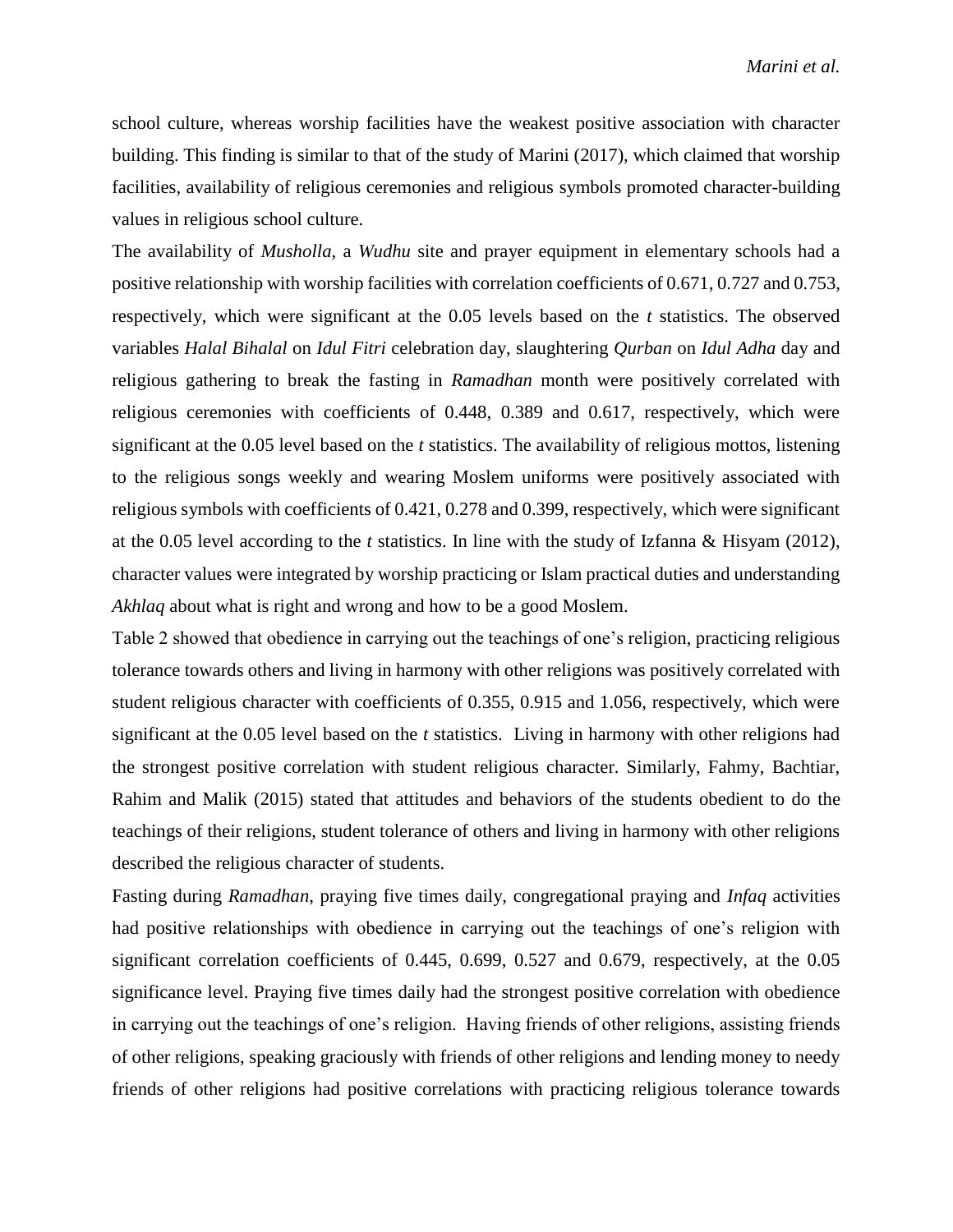others with significant coefficients of 0.699, 0.771, 0.128 and 0.545, respectively, at the 0.05 significance level. Assisting friends of other religions had the strongest positive correlation with practicing religious tolerance towards others. Living in harmony with other religions was positively associated with studying together, having respect for, arguing with and lending stationery to friends of other religions with coefficients of 0.515, 0.711, 0.286 and 0.673, respectively, which were significant at the 0.05 significance level. Having respect for friends of other religions had the strongest positive correlation with living in harmony with other religions. This finding is similar to the finding of the study of Izfanna & Hisyam (2012) and Gusnardi *et al*., (2016) that concluded that character manifestation is achieved through the establishment of *Ibadah* or the practical duties of Islam. A direct effect of character education in religious school culture on student religious character was found with a coefficient 0.478 and significance at the 0.05 level. This result was in line with the findings of the study of Izfanna & Hisyam (2012), which stated that the implementation of character education could develop the students' characters.

### **Conclusion**

An empirical model for the development of student religious character in elementary schools is proposed by this research. Character education in the context of religious school culture can encourage student religious character. The availability of worship facilities, religious ceremonies and religious symbols supports character building in the context of religious school culture. The worship facilities can be supported by the availability of *Musholla*, a *Wudhu* site and prayer equipment at elementary schools. *Halal Bihalal* on *Idul Fitri* celebration day, slaughtering *Qurban* on *Idul Adha* day and a religious gathering to break the fasting in *Ramadhan* month are indicators of religious ceremonies. The availability of religious mottos, listening to religious songs weekly and wearing Moslem uniforms support religious symbols. This research finding is similar to the finding of the study of Izfanna & Hisyam (2012) and Gusnardi *et al*., (2016).

Obedience in carrying out the teachings of one's religion, the practice of religious tolerance towards others and living in harmony with other religions determine student religious character. Fasting during *Ramadhan*, praying five times daily, congregational praying and Infaq activities describe obedience in carrying out the teachings of one's religion. Having friends of other religions, assisting friends of other religions, speaking graciously with friends of other religions and lending money to needy friends of other religions indicate the practice of religious tolerance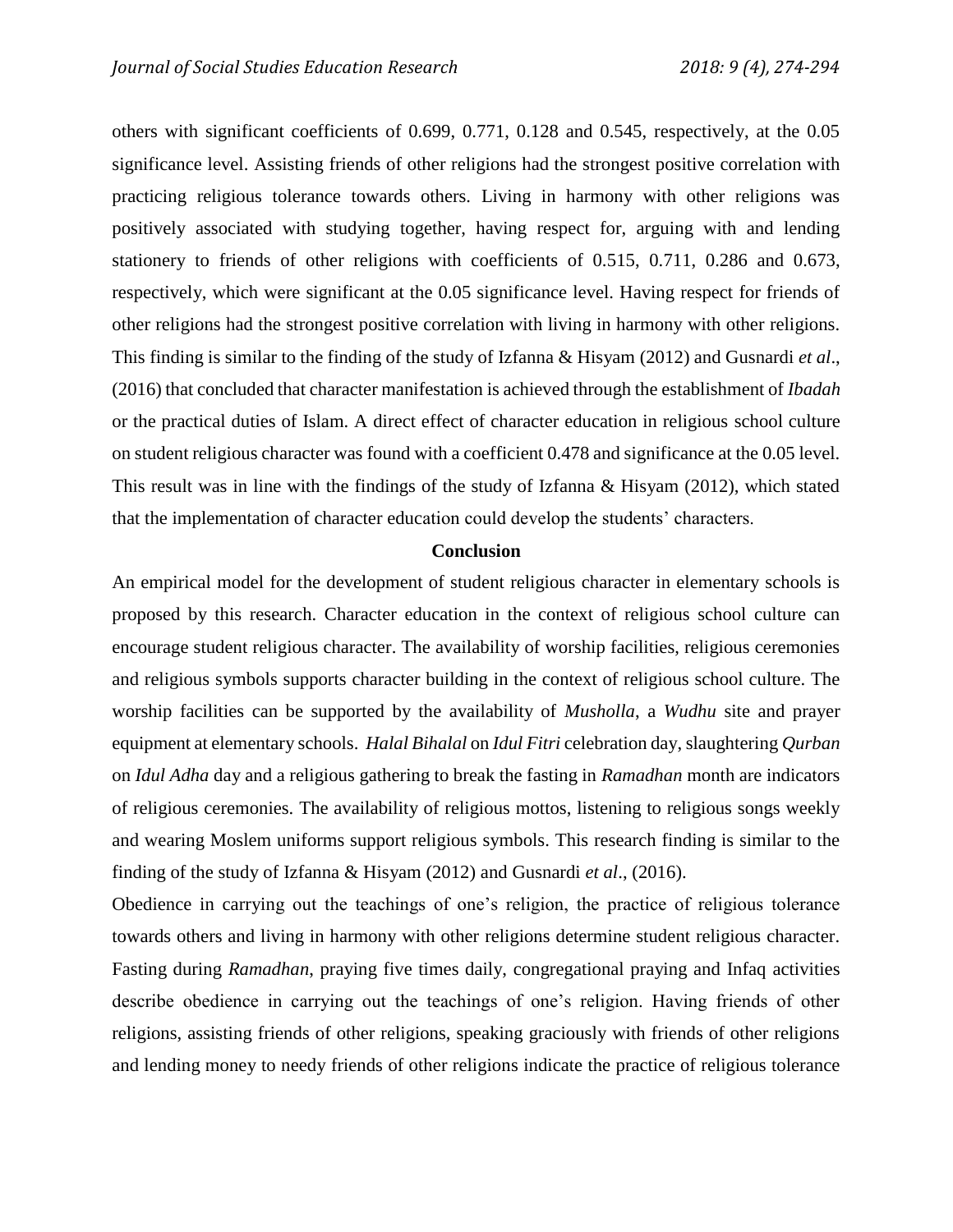towards others. Studying together with, having respect for, arguing with and lending stationery to friends of other religions promote the effectiveness of living in harmony with other religions.

## **Acknowledgements**

This research that has funded this research through the Ministry of Research and Technology Republic of Indonesia and hopes to contribute practical and contributions to science.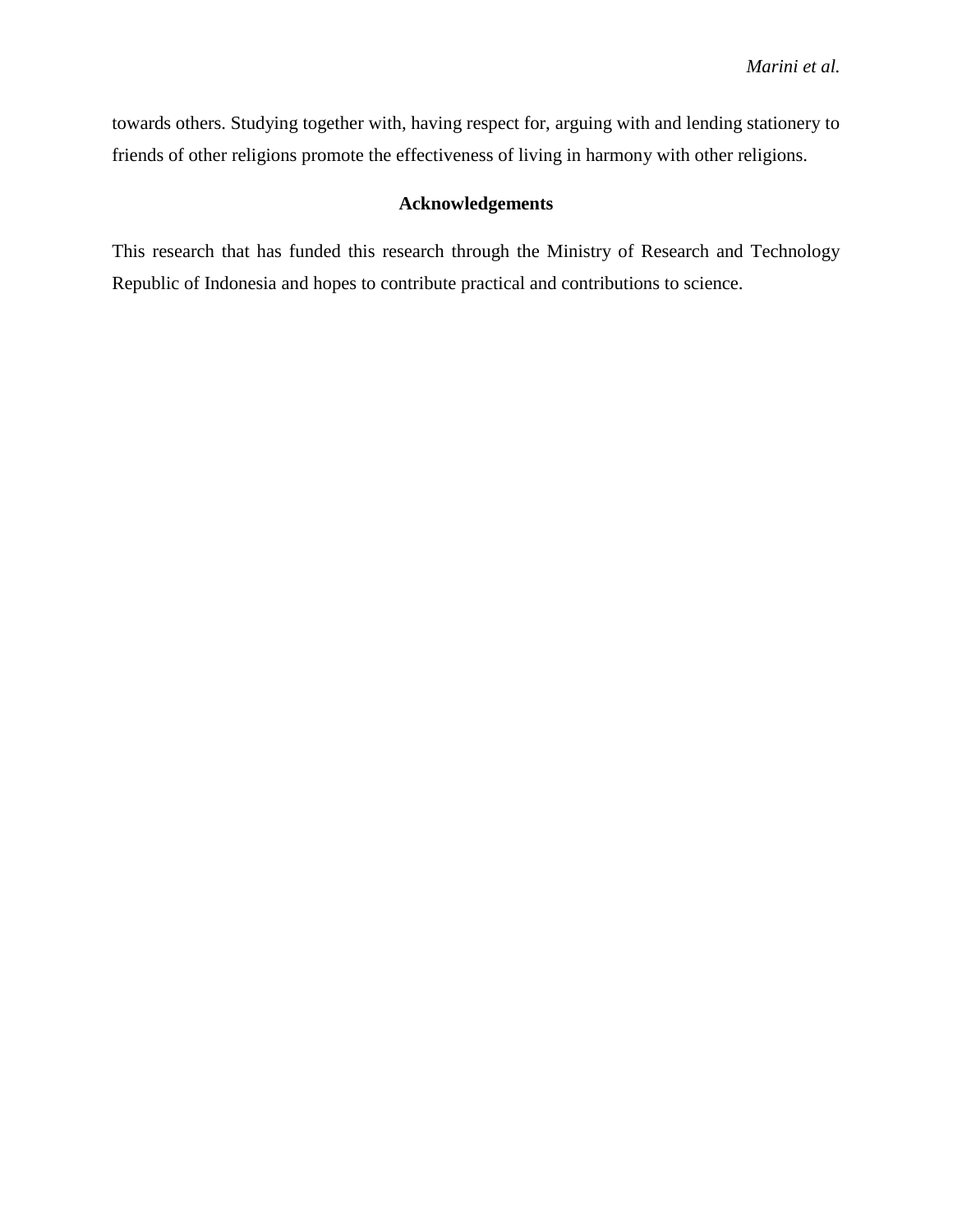### **References**

Achmad, N; & Muda,I. (2017). Economic Activities of Karo Older Adults in Lingga Village, Tanah Karo Regency, North Sumatera, Indonesia. *International Journal of Economic Research*, *14*(16), 365-379. Retrieved from: [http://serialsjournals.com/articles.php?volumesno\\_id=1384&journals\\_id=41&volumes\\_id](http://serialsjournals.com/articles.php?volumesno_id=1384&journals_id=41&volumes_id=1068)  $=1068$ .

- Ahmed, M. (2016). Ethnicity, identity and group vitality: A study of Burushos of Srinagar. *Journal of Ethnic and Cultural Studies*, *3*(1), 1-10.
- Allport, G.W., & Ross, J.M. (1967). Personal religious orientation and prejudice. *Journal of personality and social psychology*, *5*(4), 432. Retrieved from: <https://pdfs.semanticscholar.org/bfa1/e5d350b1307ca9796f86495af668e9758e4f.pdf>
- Cubukcu, Z. (2012). The effect of hidden curriculum on character education process of primary school students, *Education Sciences: Theory & Practice, 12*(2), 1526-1534, Retrieved from: [https://files.eric.ed.gov/fulltext/EJ987859.pdf.](https://files.eric.ed.gov/fulltext/EJ987859.pdf)
- Dilham, A, Sofiyah, F.R., & Muda, I. (2018). The Internet Marketing Effect on the Customer Loyalty Level with Brand Awareness as Intervening Variables. *International Journal of Civil Engineering and Technology*. *9*(9). 681-695. Retrieved from [http://www.iaeme.com/IJCIET/issues.asp?JType=IJCIET&VType=9&IType=9.](http://www.iaeme.com/IJCIET/issues.asp?JType=IJCIET&VType=9&IType=9)
- Fahmy, R., Bachtiar, N., Rahim, R. & Malik, M. (2015). Measuring student perceptions to personal characters building in education: an Indonesian case in implementing new curriculum in high school, *Procedia – Social and Behavioral Sciences. 211*(1). 851-858, Retrieved from: [https://www.sciencedirect.com/science/article/pii/S187704281505452X.](https://www.sciencedirect.com/science/article/pii/S187704281505452X)
- Furkan, N. (2014). The implementation of character education through the school culture in SMA Negeri 1 Dompu and SMA Negeri Kilo Dompu Regency. *Journal of Literature, Languages and Linguistics, 3*(1),14-44. Retrieved from: <http://www.iiste.org/Journals/index.php/JLLL/article/view/10057/15748.>
- Gusnardi, Riadi, R.M. & Muda, I. (2016). Competency mapping and analysis of students competency based on economics subject national examination and its alternative solutions in state high schools at Pekanbaru. *International Journal of Economic Research, 3*(5), 2133-2148. Retrieved from

<http://www.serialsjournals.com/serialjournalmanager/pdf/1502168465.pdf.>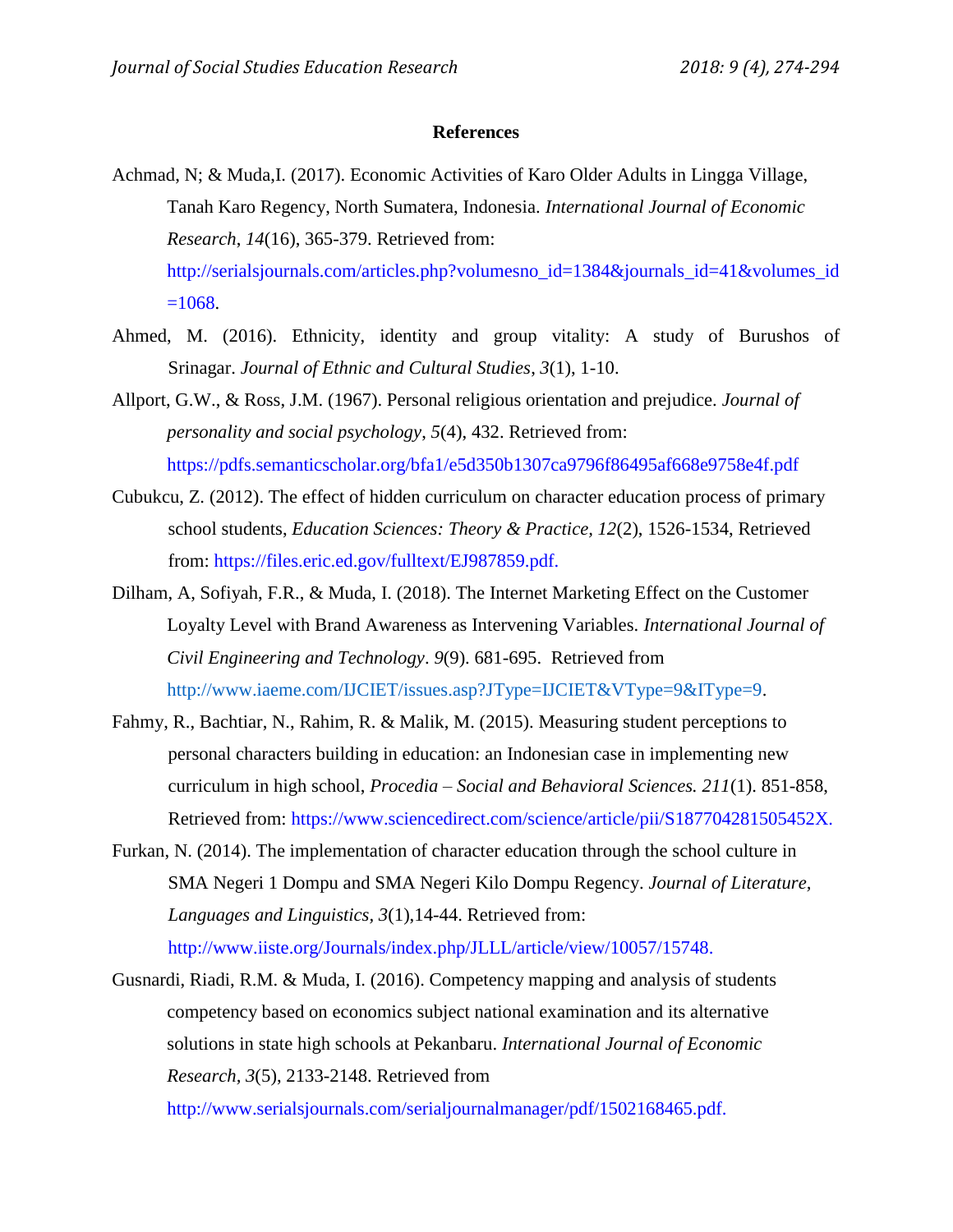- Izfanna, D. & Hisyam, M. A. (2012). A comprehensive approach in developing *akhlaq*, *Multicultural Education & Technology Journal, 6*(2), 77-86. Retrieved from : [https://www.emeraldinsight.com/doi/full/10.1108/17504971211236254.](https://www.emeraldinsight.com/doi/full/10.1108/17504971211236254)
- Jones, E. N., Ryan, K, & Bohlin, K. (2012). Character education & teacher education: how are prospective teachers being prepared to foster good character in students?, *Action in Teacher Education, 20*(4), 11-28. Retrieved from: <https://doi.org/10.1080/01626620.1999.10462931.>
- Marini, A. (2017). Integration of character values in school culture at elementary schools in Jakarta, Indonesia, *Journal of Arts & Humanities, 6*(5),21-32. Retrieved from: [https://www.theartsjournal.org/index.php/site/article/view/1171.](https://www.theartsjournal.org/index.php/site/article/view/1171)
- Meidl, C. & Meidl, T. (2013). Character education in three schools: Catholic, Quaker and public, *Education 3-13 International Journal of Primary, Elementary and Early Years Education, 41*(2), 178-187. Retrieved from: [https://doi.org/10.1080/03004279.2011.566885.](https://doi.org/10.1080/03004279.2011.566885)
- Ministry of Education & Culture. (2018). Basic Data of Fundamental and Middle Education, *Directorate General Fundamental and Middle Education,* Retrieved from: [http://dapo.dikdasmen.kemdikbud.go.id.](http://dapo.dikdasmen.kemdikbud.go.id/)
- Ministry of National Education. (2009). Criteria and accreditation level of elementary school. *Regulation of National Education Minister,* No. 11 in 2009, Retrieved from: [http://www.bphn.go.id/data/documents/09pmdik011.pdf.](http://www.bphn.go.id/data/documents/09pmdik011.pdf)
- Ministry of National Education. (2014). Curriculum 2013 of elementary schools/madrasah ibtidaiyah. *Regulation of Education and Culture Minister,* No. 57 in 2014, Retrieved from: [http://simpuh.kemenag.go.id/regulasi/permendikbud\\_57\\_14.pdf.](http://simpuh.kemenag.go.id/regulasi/permendikbud_57_14.pdf.)
- Oktarina, N., Widiyanto & Soekardi (2015). Character education evaluation model based on school culture for elementary school, *IOSR Journal of Research & Method in Education, 5*(5), 11-14 Retrieved from: [http://www.iosrjournals.org/iosr-jrme/papers/Vol-](http://www.iosrjournals.org/iosr-jrme/papers/Vol-5%20Issue-5/Version-1/C05511114.pdf)[5%20Issue-5/Version-1/C05511114.pdf.](http://www.iosrjournals.org/iosr-jrme/papers/Vol-5%20Issue-5/Version-1/C05511114.pdf)
- Revell, L. (2002). Children's responses to character education, *Educational Studies. 20*(4). 421- 431, Retrieved from: [https://doi.org/10.1080/0305569022000042426.](https://doi.org/10.1080/0305569022000042426)
- Sari, M; A.F. Lubis; A.Maksum; P.Lumbanraja & Muda, I. (2018). The Influence of Organization's Culture and Internal Control to Corporate Governance and Its Impact on